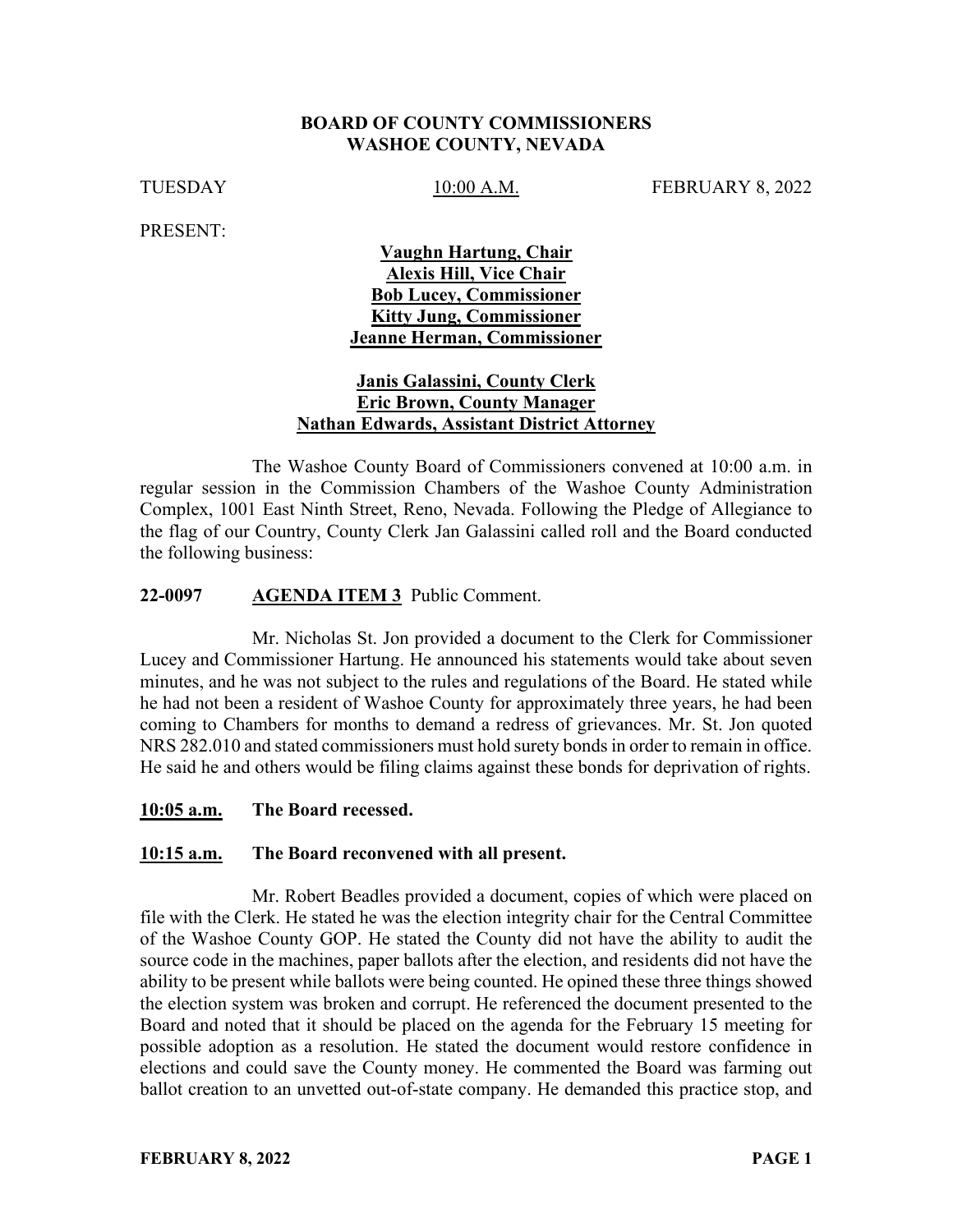people in the community should be given this task. He demanded that the use of monies from special interest groups be disallowed.

Mr. Bill Neill stated he supported everything Mr. Beadles said. He asked the Board to look back at the residual values they once held as Americans, and the core values they may have held as Christians. He provided a document, copies of which were placed on file with the Clerk. He referenced the document, which he stated was an article highlighting several peer-reviewed studies regarding the ineffectiveness and harmfulness of masks. He requested the Board support the resolution presented by Mr. Beadles.

Mr. Matthew LaVoy expressed frustration over how the voting process was run by Native Americans in their sovereign nation that still resided in Washoe County. He said he listened to a national broadcast that discussed Nevada and Washoe County and how elections were run. He expressed embarrassment over the state and county election systems and the lack of voter integrity. He requested that the election process be cleaned up.

Ms. Carole Fineberg shared she was there to support election integrity. She noted she had spoken at the venue last year and urged the Registrar of Voters to clean up the voter rolls. She requested an update on whether this had been done. She opined confidence in the fairness and integrity of elections was at an all-time low, which would decrease voter turnout. She referenced Assembly Bill (AB) 321 and noted it mandated mail-in ballots going forward. She urged the Board to prevent the use of Dominion voting machines in Washoe County. She requested for only paper ballots to be used, that they were counted by hand, and that the count was overseen by registered voting Nevada citizens from both major political parties during the next election.

Mr. Steve Witort endorsed the remarks made by Ms. Fineberg. He urged the Board to address the issue of election integrity and to place the item on the following month's meeting agenda. He thought there were still hard feelings over the 2020 election. He believed that for members of the community to have respect for government, the voter rolls needed to be corrected, and the election had to be conducted fairly.

Ms. Darci Fletcher stated she was a concerned Nevada voter. She endorsed the remarks made by everyone before her, especially Mr. Beadles and Ms. Fineberg. She encouraged the Board to read the document Mr. Beadles provided and to listen to its voters.

Ms. Melanie Sutton requested that the Board eliminate the Dominion voting machines and asked it to support the use of paper ballots and voter identification.

Mr. Keith Hanly demanded the use of paper ballots with identification and signatures to ensure a clean and fair election. He endorsed the remarks of Mr. St. Jon and Mr. Beadles.

Ms. Bharah Patel asked the Board to decertify the 2020 election until audits were completed. She requested mail-in ballots be discontinued except for military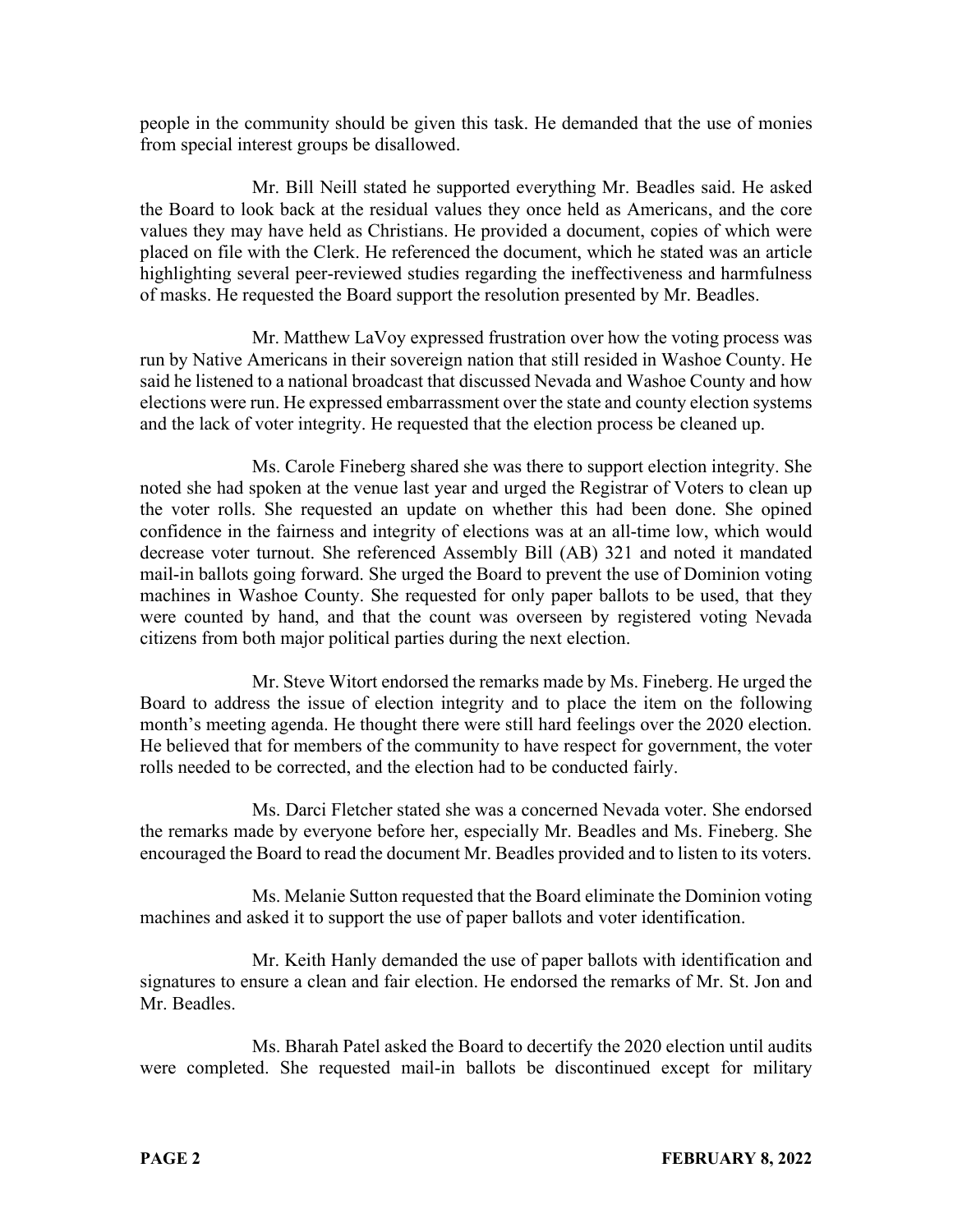personnel and those who needed special accommodations. She expressed frustration about the use of electronic voting machines and requested all ballots be counted by hand.

Mr. William Filer shared an article he read online that morning, which stated most developed countries, especially in Europe, banned the use of mail-in voting except for citizens living overseas. He said it was done to fight fraud and ensure election integrity. He urged the Board to stop the use of mail-in ballots and to require photo identification.

Ms. Monica Jaye said as a talk show host in February of 2020, she announced to her listeners this was not about a virus. She said it was about an election, and it was to push the agenda of mail-in balloting. She stated she was a poll worker and was not allowed to see anything that happened. She explained only three commissioners were needed to approve the use of paper ballots and to give the people their voices back. She shared that Lander County had eliminated the Dominion voting machines and urged Washoe County to do the same. She expressed frustration about the election system, and the need to clean up the voter rolls. She urged the Board to do the right thing.

Ms. Val White shared an allegory, by asking the Board to imagine a large bus with many passengers on their way to vote. The bus would take the passengers over a scary mountain pass, and they were told the bus was safe. The bus's mechanics and construction were never thoroughly checked, and it had a history of mechanical failures, but passengers were assured it was safe. The passengers reconsidered riding the bus because they could also walk to the polling place in the same amount of time and be guaranteed safety. She asked the Board whether it would take the bus or walk. She wanted the Board to remove the bus from service. She said the bus was the voting system currently in use, and the journey by foot was a paper ballot hand-counted election.

Mr. Michael Barnes provided a document, copies of which were placed on file with the Clerk. He stated he was a proud citizen of Sparks and had served in law enforcement for over 30 years. He expressed frustration about the way ballots had been distributed, noting every bad vote counted negated one good vote. He said voters could get to the polls, and if transportation was an issue, then that should be addressed.

Mr. Jim Bratcher said he was a registered voter from Washoe Valley. He stated emergency declarations by the governor needed to stop, and rights guaranteed to the people under the constitution should be protected. He urged the Board to put a stop to election irregularities by cleaning up the voter rolls and requiring paper ballots and verifiable photo identification. He noted self-printed and mailed ballots should only be allowed for members of the military and special cases. He said voting should only occur on election day and ballots should be hand-counted by poll workers who were American citizens and Washoe County residents.

Ms. Sharon Stoneman said she had been a proud Washoe County resident since 1959 and felt let down by the system. She requested that the Board make elections fair. She applied to be a poll worker three times but said she never received a response. Six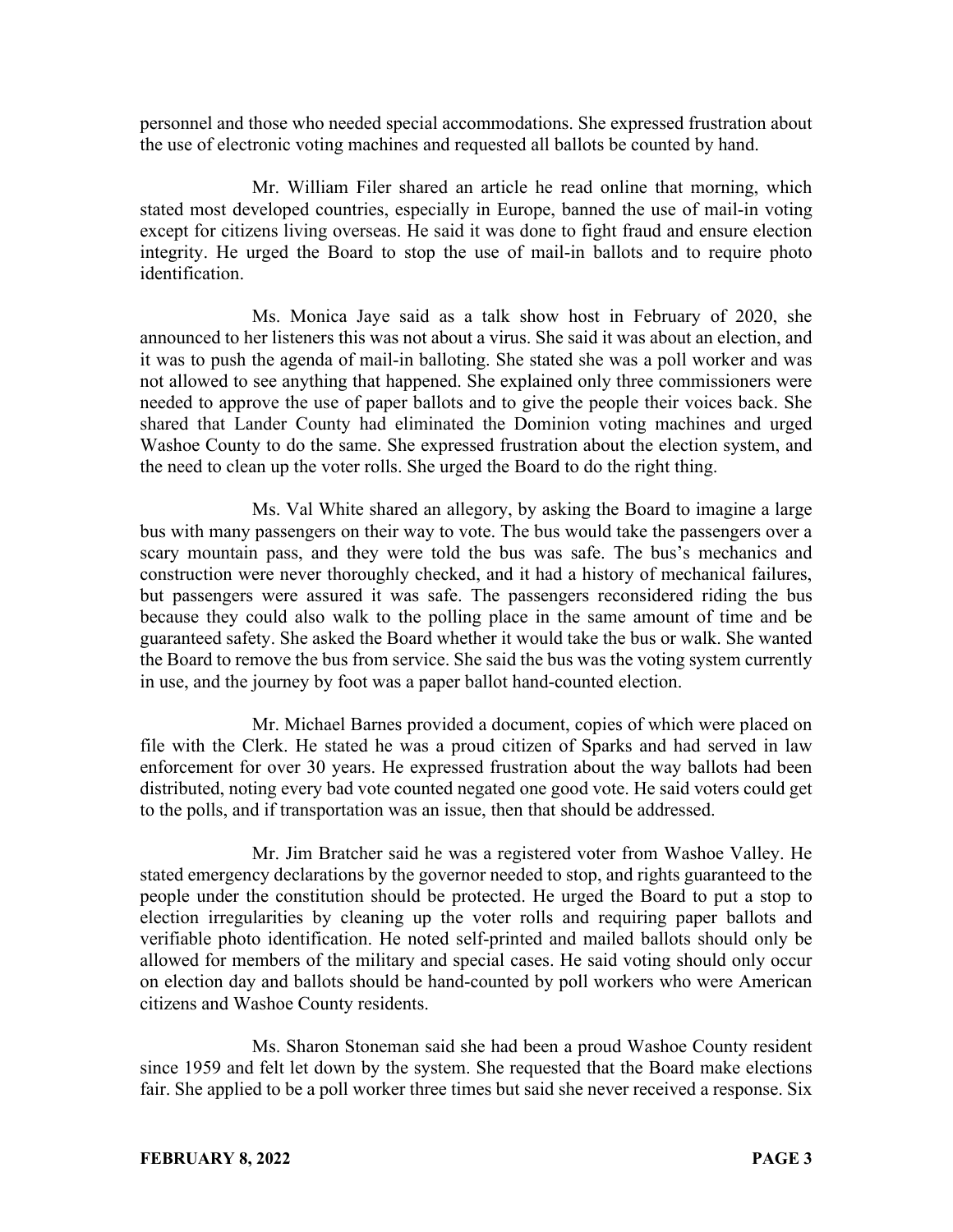weeks ago, she went to the Registrar's Office and was informed the applications would be reviewed soon, but last week she was notified her application had not been received. She expressed disappointment and said she had wanted to be part of the election. She believed the system within the County needed to be reviewed, and the voter rolls cleaned up. She supported everything said by the speakers before her regarding voter identification, the use of hand-counted paper ballots, and the elimination of Dominion voting machines.

Ms. Gail Anderson opined that residents' rights had been defiled by using Dominion voting machines, mail-in ballots, vote harvesting, and fictitious voters. She urged the Board to remove the voting machines and institute same-day in-person voting by paper ballot, with exceptions for citizens residing outside the United States who had the right to vote.

Mr. Christopher Hussar thanked the Board for the opportunity to speak and noted he had been a physician for almost 40 years. He voiced concern that no one had discussed the origins of the Covid-19 (C19) virus and opined there would be future strains. He stated he did not trust any governmental agency. He expressed frustration about election fraud and thought things needed to change.

Mr. Eugene Gerscovich shared he was an immigrant who had been in the country for 50 years and was shocked by what he had seen over the past few years. He asked the Board to stop voter fraud by cleaning up the voter rolls, instituting paper ballots, and verifying voter identification.

Mr. J. S. McElhinney III thanked the Board for the opportunity to speak and opined election integrity was the most important aspect of a voting system. He stated ballots should be paper with a serial number and a watermark to verify authenticity, and voter rolls should be purged annually. He thought ballots should be hand-counted by several members of both parties, and poll workers should be able to demand accountability at the time ballots were counted. He said he applied to be a poll worker six to eight weeks ago, and while several friends had been interviewed, he had not.

Ms. Hope Backman stated integrity was doing the right thing when no one was looking. She said when she first started coming to the meetings, she thought the Board was uninformed, but she now believed it was ignoring the people.

Mr. Donald Fossum had spoken to the Board five years ago about voter integrity, then was taken to speak with the Registrar of Voters. He was later contacted by KOLO-TV News for an interview. He said the interview was only played once and wanted to know why. He asked the Board what it had done about this issue in the past five years.

Mr. James Benthin provided a document, copies of which were placed on file with the Clerk. He stated the document was an article from the Western Journal regarding mail-in voting in Pennsylvania, which was ruled unconstitutional by the courts ahead of the midterm elections. He voiced concern about the voting machines and opined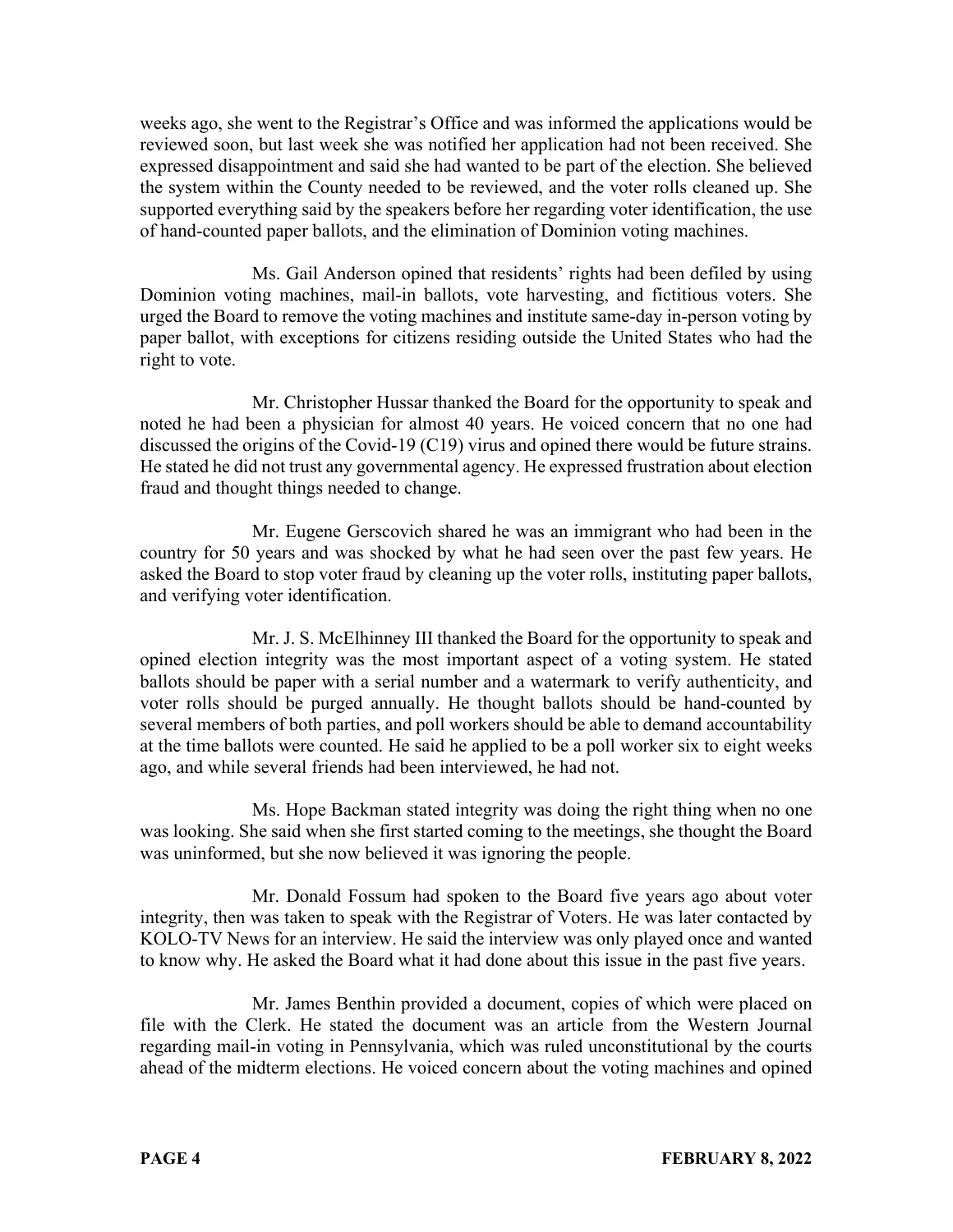records should be kept for a minimum of two and a half years. He urged the Board to endorse the resolution presented by Mr. Beadles.

Mr. George Lee demanded the Registrar of Voters clean up the voter rolls and opined sending out the ballots was a waste of taxpayer money. He requested the Board eliminate the use of Dominion voting machines and increase the number of polling locations. He thought a new Registrar of Voters should be appointed if she did not want to perform these tasks.

Ms. Darla Lee shared that the Heritage Foundation had recently released a voter scorecard on election integrity, and Nevada ranked 50th. She noted California came in two points higher than Nevada, stating people showed up to Chambers because they were tired of Nevada being last in education and voter integrity. She urged the Board to approve the resolution provided by Mr. Beadles.

Ms. Penny Brock stated she lived in Reno, was an American citizen, a taxpayer, and a voter. She remarked that Americans deserved elections they could trust. She explained voting should be easy and cheating should be difficult. She referenced AB 321, which mandated the use of mail-in ballots. She discussed the recent ruling in Pennsylvania that indicated mail-in ballots were unconstitutional and requested action be taken in Nevada.

Mr. Tim Stoffel commented that something needed to be done to fix the voting system. He requested the implementation of voter identification, limiting the use of absentee ballots, and cleaning up the voter rolls. He wanted people to be allowed to observe the election and the counting of paper ballots.

Ms. Janice Jones told a story from her childhood about being with her mother while she was in line to vote. She thought the election process was sacred and expressed frustration about the current voting system, the voter rolls, the use of voting machines, and mail-in ballots. She asked the Board to vote to approve better election methods in Washoe County.

Ms. Cindy Martinez displayed an image of a pocket constitution. She shared her frustrations with the election process and thought the system was corrupt. She opined that the Nevada GOP had provided evidence of election fraud, but it was not investigated or taken seriously. She stated the people deserved free, fair, and transparent elections. She urged for voting to be held in person, on election day, with a paper ballot, and voter identification. She said absentee accommodations could be made for citizens and service members who could not vote in person. She demanded the Board include the resolution provided by Mr. Beadles on the agenda for the February 15 meeting.

Ms. Valerie Fiannaca urged the Board to ensure fair elections for the people and for future generations. She supported the remarks made by Ms. Martinez.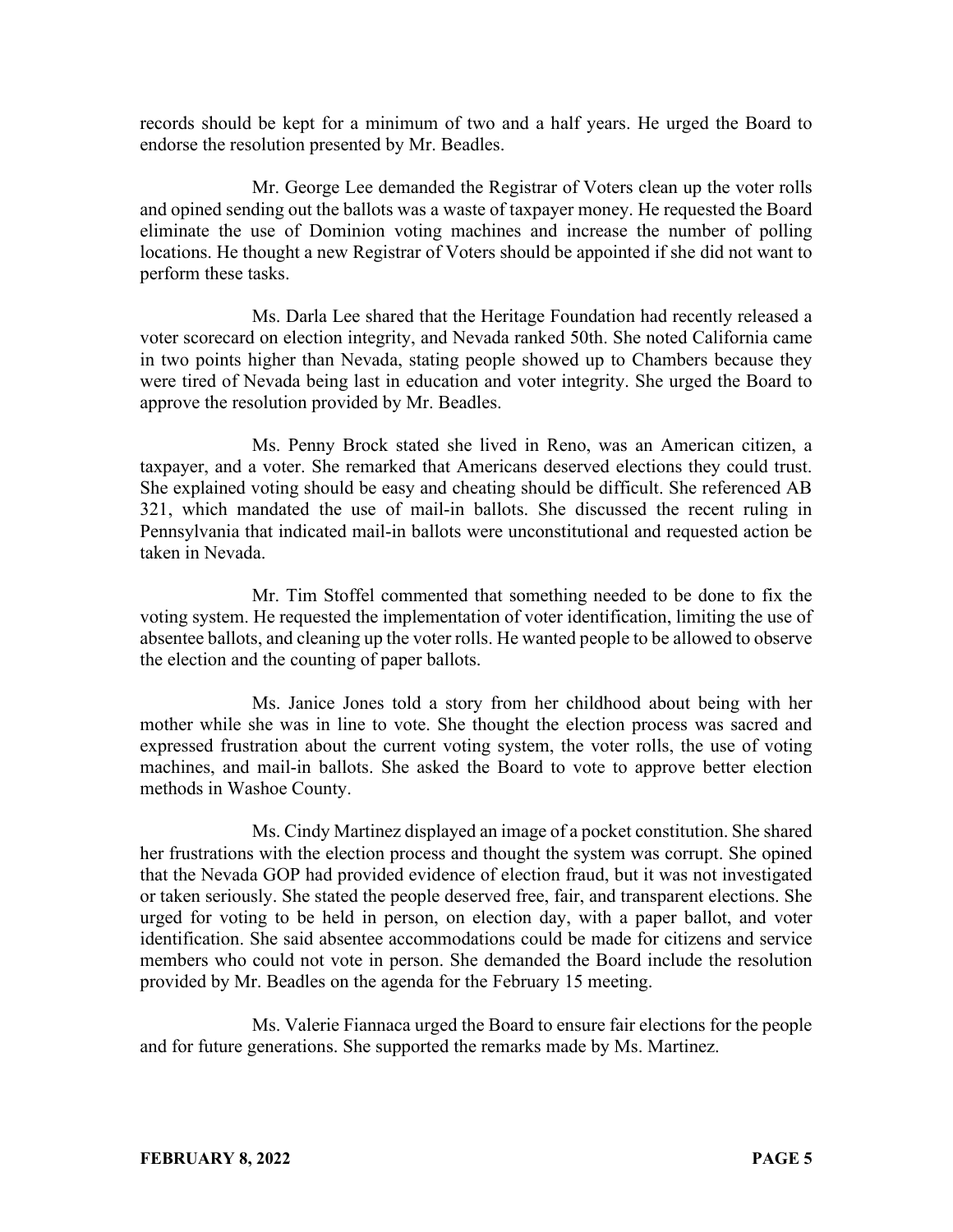Ms. Dawnee Olson said she volunteered to canvass for the 2020 election and believed she witnessed fraud. She demanded election integrity in Nevada and supported the remarks of everyone before her. She voiced frustration about the mask mandates and urged the Board to do away with them, especially for children.

Ms. Maxine Bradshaw worked the first recall of Governor Steve Sisolak and assisted with sending out letters signed by approximately1,400 residents demanding the right to vote in person in the 2020 election. She opined there was significant voter corruption, and individuals with an agenda had been put in office who had not been committed to the people. She urged the Board to do the right thing.

Ms. Valerie Wharton stated it was imperative the voter rolls be cleaned up and expressed frustration that she was unable to find out whom she voted for at the Registrar of Voters' Office. She shared she was a proud American, a proud veteran, and a proud Nevadan. She thanked Mr. Beadles, Ms. Jaye, and her fellow patriots for fighting the good fight. She urged the Board to do something to ensure voter integrity.

Ms. Teresa Taylor shared there was a house in her neighborhood where parties were held nightly hosted by an organization that was in Nevada to help people register to vote. She said they were there approximately two weeks before moving on to another state. She notified the Registrar's Office as well as her party affiliation representative but never received a response from either. She opined there were nearly 2,000 people registered to vote at that address. She expressed her support for Mr. Beadles' resolution and thanked those who showed up for the meeting. She urged the Board to eliminate voting machines and mail-in ballots.

# **11:32 a.m. Vice Chair Hill left the meeting.**

Ms. Karen Serink displayed her certificate of naturalization and said she supported those who had spoken before her. She shared a story about the process of immigration and voiced concern that proof of citizenship was not required to register to vote. She asked why she was not required to produce proof of citizenship to register to vote and whether the Board was okay with noncitizens registering to vote. She wondered about a ballot for noncitizens.

Ms. Paulette Hathaway voiced concern over civil unrest. She did not want security to have to be at public meetings. She said people should be welcomed into a good environment and community and thought the only way to do that was with clarity and integrity in the voting process.

Ms. Kellie Unlentine was not present when called to speak.

Ms. Julia Crouse wanted to discuss three things: her own experience in the 2020 election, the great global unity rally, and the constitution. She opined the election was fraudulent, and that she saw multiple duplicate votes on the Registrar's website as she was scrolling through the rolls. She shared there was an upcoming global unity rally because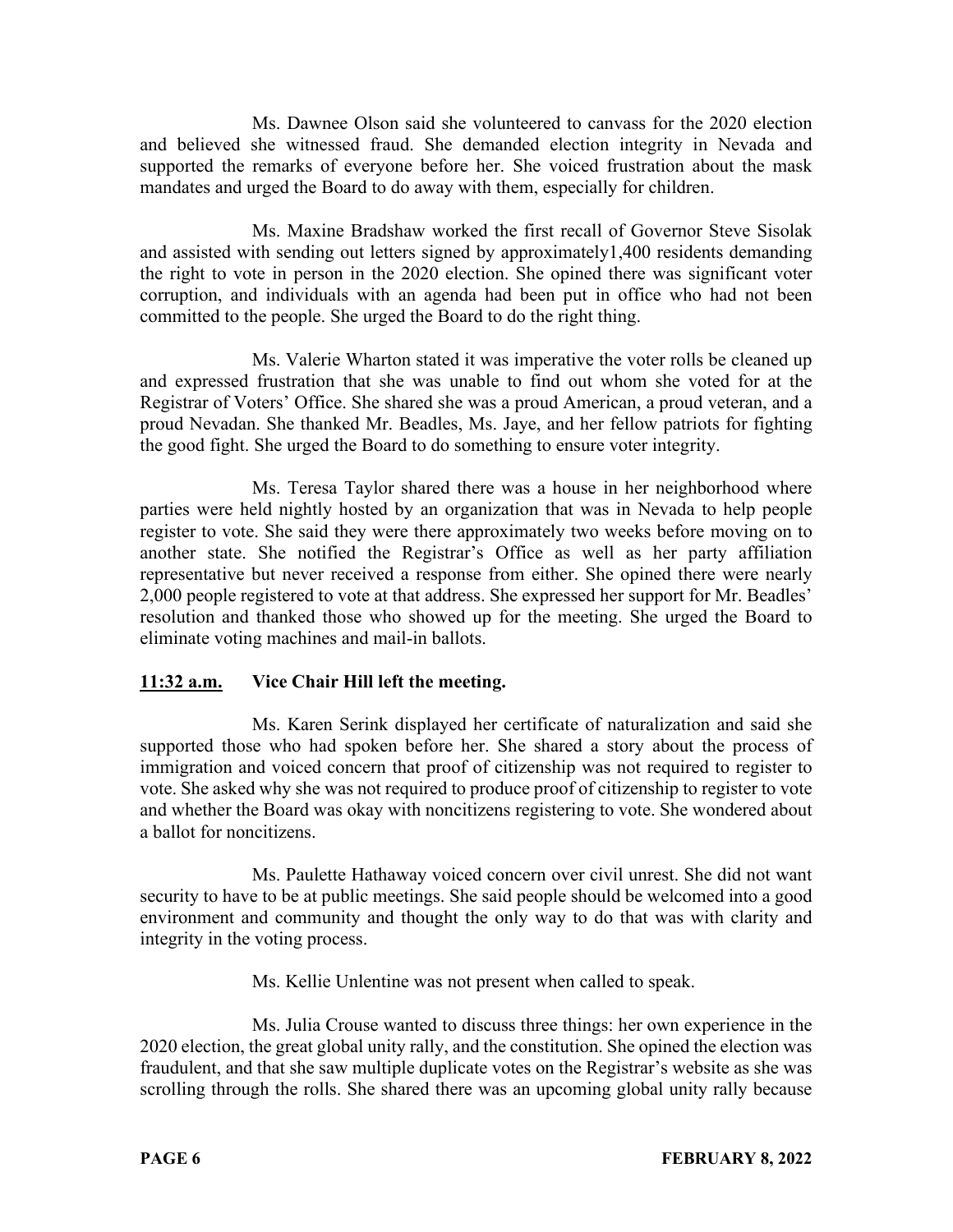people around the world were fed up with elected officials at all levels of government. She said they were concerned that elected officials were only concerned with donations. She noted the date of the rally had not yet been announced but she would work to get the word out. She mentioned the Declaration of Independence, stating according to the Declaration the people had the right and the duty to alter and abolish any government that did not secure their inalienable rights.

Mr. Tom Taber stated that postcards used to be mailed to people that did not vote in the general election to inquire whether they were still residents of Washoe County and wanted to remain on the voter rolls. He said this process was dismissed years ago and he thought it kept the voter rolls up to date. He noted elections were difficult and electronic voting had not proved to be beneficial.

Mr. Wes Elliott shared he had attended many meetings and was proud of the turnout that day. He opined there was a dictator in charge of the state. He requested the use of paper ballots on a specific type of paper that could be authenticated under a black light. He surmised those ballots could not be copied or subverted. He asked the Board to support the use of those ballots and to ensure voter integrity.

Mr. Bruce Foster asked how many members of the media were in attendance and encouraged their presence. He opined the state was being run by a Marxist government. He stated the issue of voter integrity needed to be addressed immediately. He asked whether Governor Steve Sisolak received his orders from Washington, D.C. and if the Board was receiving orders from Carson City. He stated he was a Republican poll watcher in the 2020 election and witnessed many improprieties. He said his counterparts were primarily attorneys from California. He supported the remarks of the speakers before him and requested that something be done regarding voter integrity.

Ms. Sue Van Ness wanted to address the Registrar of Voters' Office. She shared that during the 2020 election she showed up to vote in a shirt with the American flag and was asked to get out of line. She noted she had applied four times to be a poll worker and had never been selected. She said people had the right to know where voting machines were being stored. She requested the Registrar be removed from office and interviewed about election fraud.

Ms. Betty Thiessen said she was a native Nevadan, and her parents would roll over in their graves if they could see what had happened with the election system. She shared she had been working with Mr. Beadles regarding voter integrity. She visited the Registrar's Office and asked whether people could use their business address to vote and was told no. She declared she had proof of 710 people who did vote from their businesses. She requested that identification be required to vote.

Ms. Dianne Wagner Robak endorsed the remarks made by Mr. Beadles, Ms. Fineberg, and Ms. Jaye. She shared that as a former businesswoman, she thought it would be cheaper for the County to hire people to clean up the voter rolls than to send out mail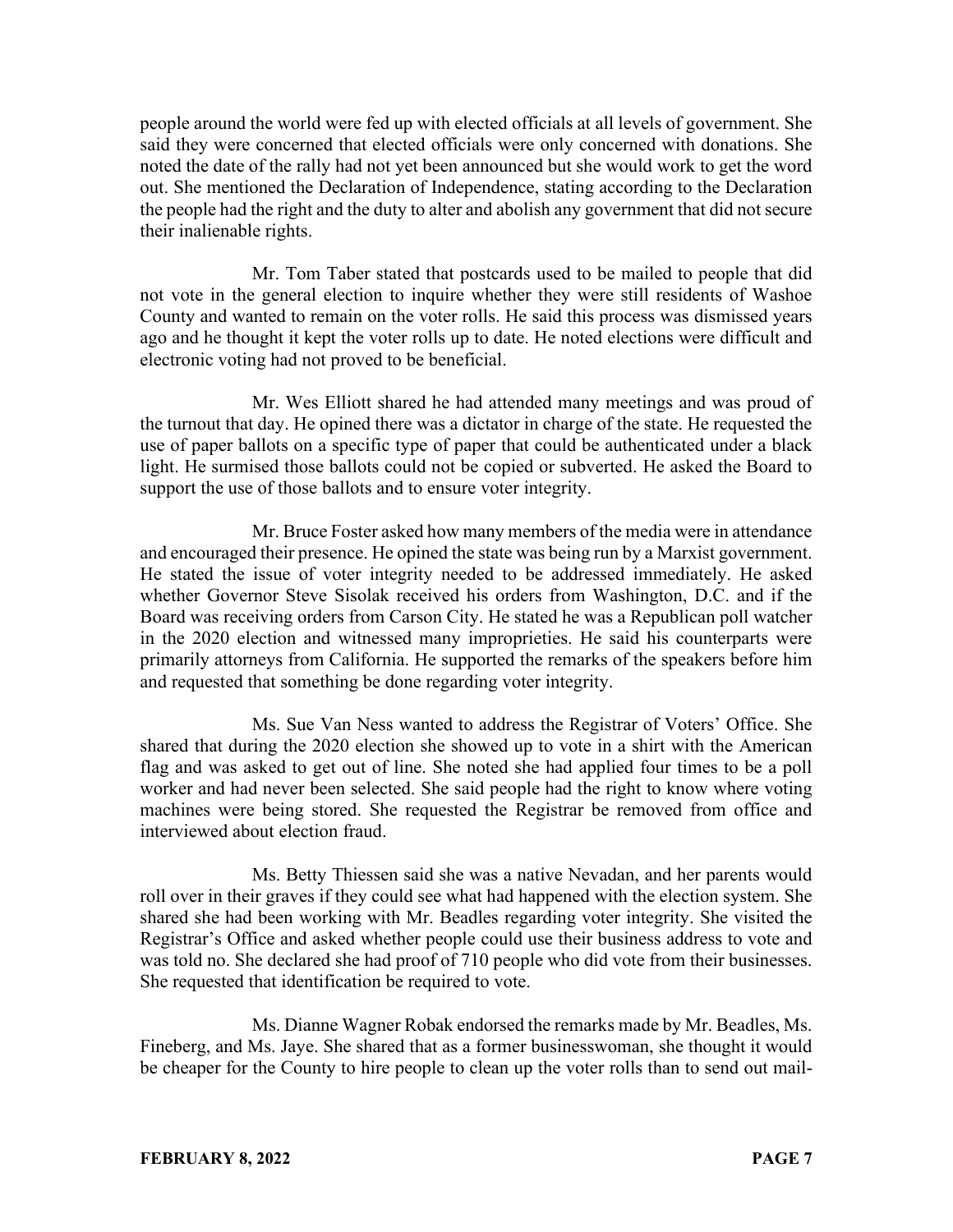in ballots. She encouraged the Board to review the budget and to consider that process. She expressed support for the suggestions made by Mr. Taber.

Ms. Kathy Banson was not present when called to speak.

Ms. Tracy Schroeder blessed the patriots for showing up to the meeting and said the people did not trust politicians right now. She went to vote in person because she did not trust the mail-in ballot that was sent to her. She said while in the voting line she discovered other people who felt the same way. She opined that the C19 virus was here because of the election, and she feared there would be additional variants because of the upcoming election. She said there were medications for the virus. She expressed frustration and embarrassment that Nevada schools were last in the country.

Ms. Pamela Ettlin shared that she lived overseas for many years and was never allowed to vote and knew what tyranny looked like. She explained that she moved to the United States amid the primary election and was unsure whether she was back in America. She shared her support for election integrity, noting votes were the most valuable thing in America. She encouraged the restoration of confidence in the election system with legal votes of hand-counted paper ballots.

Ms. Kandy Lyons said she had a lot invested in the community. She supported the resolution presented by Mr. Beadles. She requested that the voter rolls be cleaned up, paper ballots were used, only one day of voting occurred, identification was required, Dominion voting machines and mail-in ballots were eliminated, ballots were hand-counted, the 2020 election be decertified, and there be transparency in the voting system. She asked the Board to do the right thing and ensure the peoples' votes counted. She thought only legal citizens should be able to vote.

Ms. Susie Howell shared she had applied to be a poll worker three times and had never been called. She supported the resolution provided by Mr. Beadles and resented Chair Hartung for saying that no election fraud had occurred. She expressed embarrassment that Nevada ranked last in schools and election integrity. She asked why people continued to wear masks and why children were still required to wear masks in school.

Ms. Tracey Hilton Thomas quoted Matthew 5:6 from the Bible. She thanked the Board for removing the state of emergency for Washoe County. She said the County needed to clean the voter rolls and require verification of legal citizenship status to vote. She suggested elections be held at the Reno-Sparks Convention Center so counting could be better observed. She requested the Board ban the use of Dominion voting machines. She stated the biggest issue was the election management server and noted it was the one machine where votes were changed. She asked for a large screen to be provided to show the real-time tallies of each ballot and voting kiosk as they were processed to ensure accountability and transparency. She referenced NRS 293.361, stating the counting procedure was required to be public and to continue without adjournment until completed.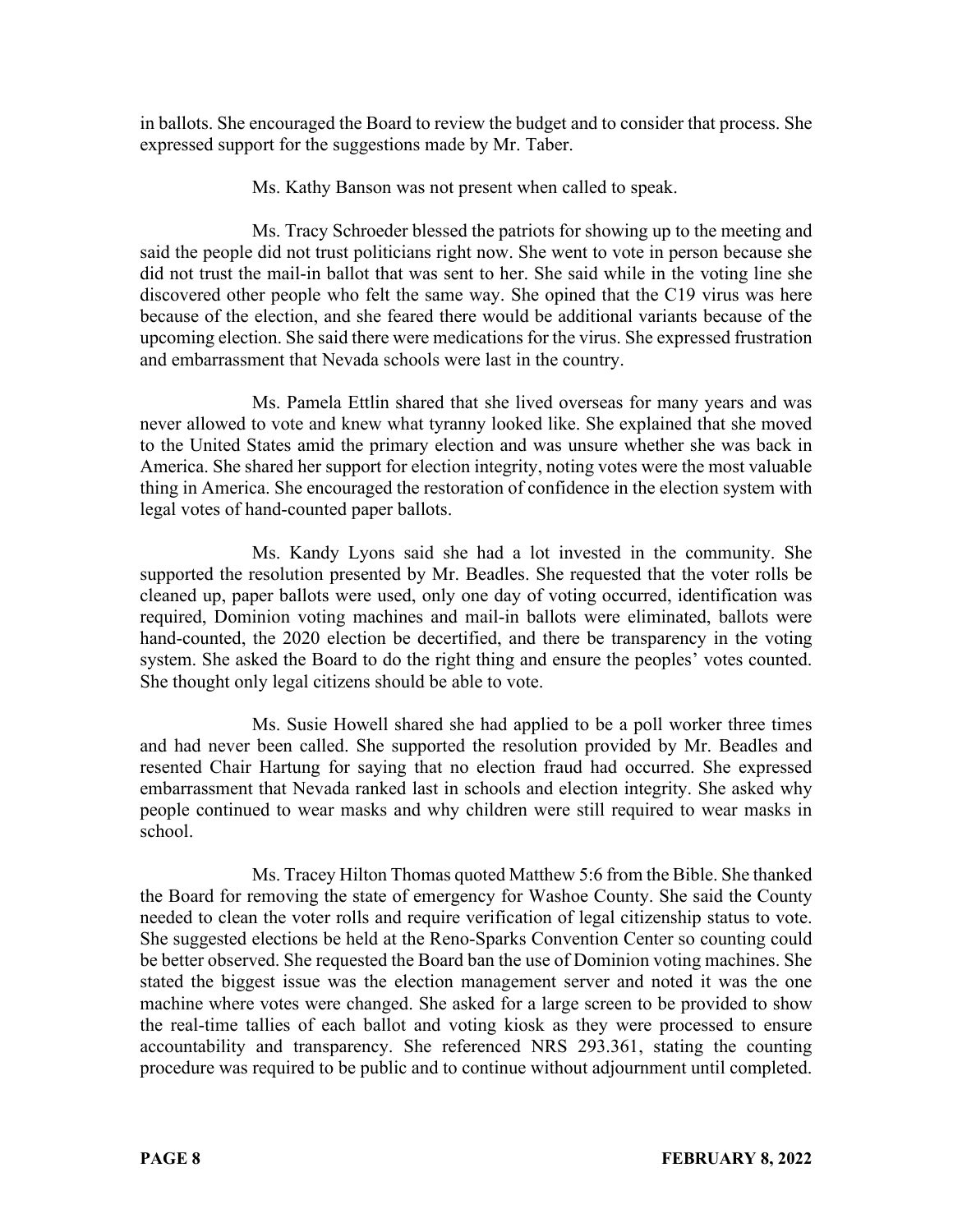Ms. Katherine Snedigar said the United States of America, located in Washington, D.C., was a foreign corporation owned by France. She shared that she was not a communist and would never vote for something that was communistic. She said there was never a forced mandate on the general public to get a vaccination that did nothing. She opined there was no pandemic. She expressed frustration for what had been done to the people and businesses and demanded the Board represent its constituents.

Mr. Robert Dern stated support of the resolution provided by Mr. Beadles. He said he voted by absentee ballot when he was in the Marines and thanked all the patriots and veterans in attendance. He remarked that receiving his ballot was a treasure. He suggested the Board support the election integrity resolution.

Mr. Dinn Cosart said people were there to support change and thought some members of the Board were not listening. He hoped the Board was listening and said that the people were praying for its members.

Ms. Juanita Cox said she was a lifelong Nevada resident and a trustee and owner for many properties in the state. She supported the resolution provided by Mr. Beadles and asked for it to be heard and adopted by the Board during its February 15 meeting.

Ms. Janet Butcher said great people spoke during the meeting. She opined that the Department of Motor Vehicles switched many voters from Republican to Independent, which rendered them unable to vote in the primary for Republican candidates. She asked the Board to look into this and ensure transparency in the election system. She shared that Monday would be National Donor Day and she hoped unvaccinated individuals would not be prevented from receiving donations.

Ms. Bev Stenehjem thanked Commissioner Herman for supporting the people of Washoe County. She expressed support of Mr. Beadles' resolution. She said the people demanded fair elections and the resolution would restore the confidence of the voters. She urged the use of paper ballots and proof of photo identification. She applied to be a poll worker six weeks ago but had not yet received a response. She believed the N95 masks were the only ones that provided benefits.

Ms. Cindy Sassenrath responded to Ms. Stenehjem's comments regarding masks, saying whenever masks were touched, they became contaminated, and they only worked in a sterile environment. She wanted to discuss election integrity and supported Mr. Beadles' resolution. She signed up to be a poll worker after being a poll watcher during the 2020 election and was dismayed at the scene when the mail-in ballots were received. She stated poll workers were not trained properly and the Registrar did not know what she was doing. She opined that people were being cautious about volunteering as poll workers due to having to commit to working a 12 to 14-hour day. She urged the Board to be a leader on this matter.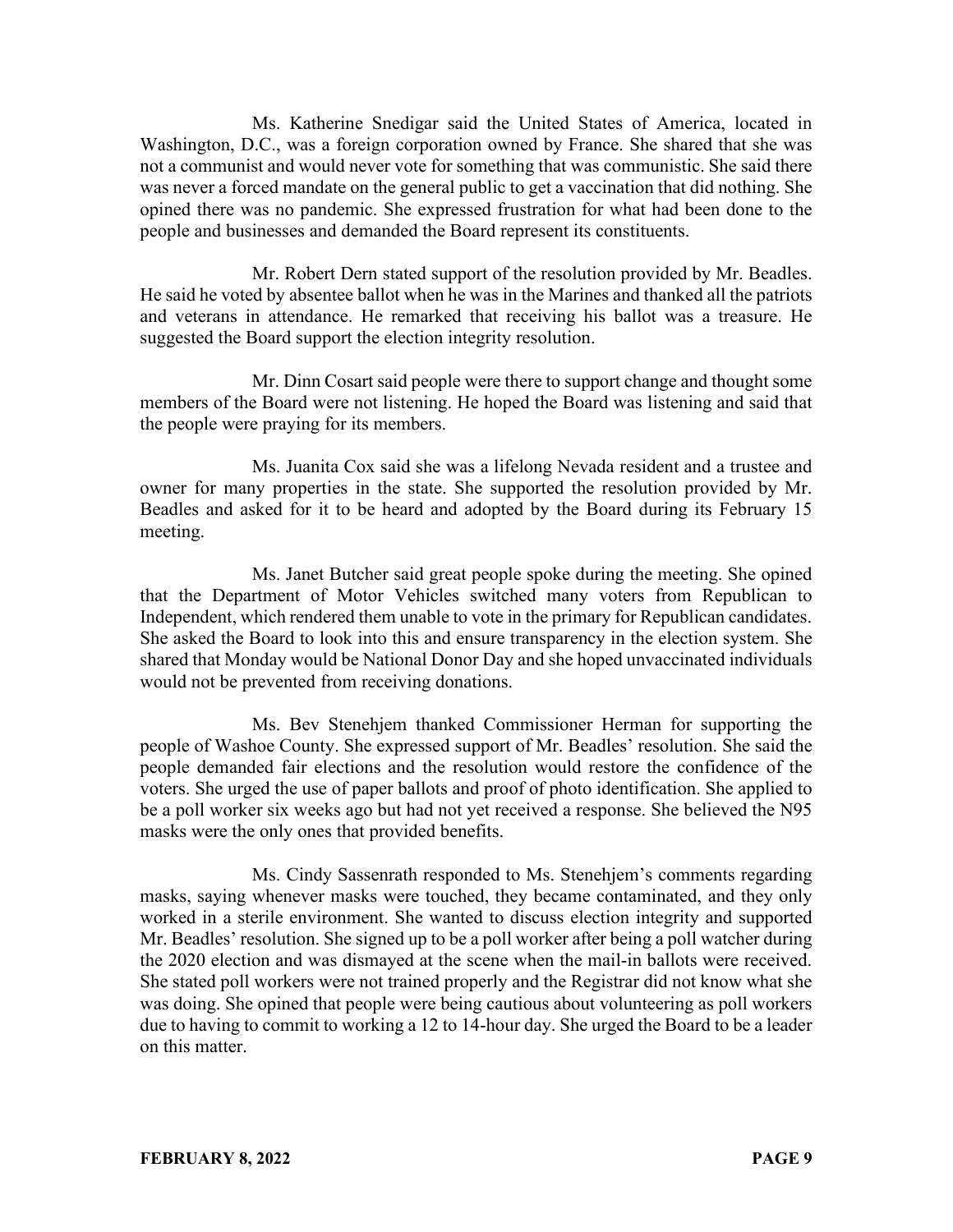Mr. Wayne Gordon displayed a mail-in ballot and stated that elections were supposed to be secure. He asked how many people believed this was true. He quoted Abraham Lincoln, saying elections belonged to the people. He quoted Dwight Eisenhower and said that the future of our republic was in the hands of the American voters. He urged that automatic voter registration with vehicle registration be discontinued. He opined the purpose of masks was to control people.

Ms. Christina Sherbrook said she was a naturalized citizen of the United States and took her rights and responsibilities seriously. She wanted representatives who would look out for her and her family and expressed support for Mr. Beadles' resolution. She urged the Board to do something about the election integrity issues quickly.

Dr. Layne Linebaugh thanked the Board for listening to everyone who spoke at the meeting and appreciated everyone that came. She said the corruption had been exposed and noted the Board could be part of the solution. She requested the Board place Mr. Beadles' resolution on the agenda for its February 15 meeting and vote to approve it. She discouraged the use of electronic voting, mail-in ballots, and requested that identification be required to vote.

Mr. Isaac Ndalo shared he was an immigrant from Kenya. He had arrived in America when he was ten years old and raised himself. He stated he was almost done with his naturalization and thought it was odd that he had rights without having citizenship. He thanked everyone who came out to the meeting in support of election integrity. He voiced frustration about the mask mandate.

Ms. Melissa Clement believed the country was more polarized than ever and neither side had confidence in the elections. She said the citizens asked to have their votes protected and thanked the Board for listening, urging it to provide safe and transparent elections. She noted that dead people should not be voting in elections and asked the Board to clean the voter rolls. She believed one vote per voter was not a slogan, it was what the people expected.

Ms. Lisa Fleiner displayed an image from her phone of ballots that were sent to her home from Washoe County that did not belong to any current resident. She asked the Board to support Mr. Beadles' resolution. She expressed frustration with the process to add her son to her NV Energy account. She had to jump through a bunch of hoops to make this happen and was frustrated that it was a simpler process for a person to vote which did not even require identification.

Mr. Tom Lenz lived in the former Soviet Union in 1993 and saw the damage that communism caused. He said he was able to watch as the people received more freedom, but when he returned to America in 2015, he watched American citizens lose their freedoms. He urged the Board to do something about election integrity.

Ms. Elaine Cowan said the people there were Christians, taxpaying citizens, God-loving parents, grandparents, neighbors, business owners, employees, and concerned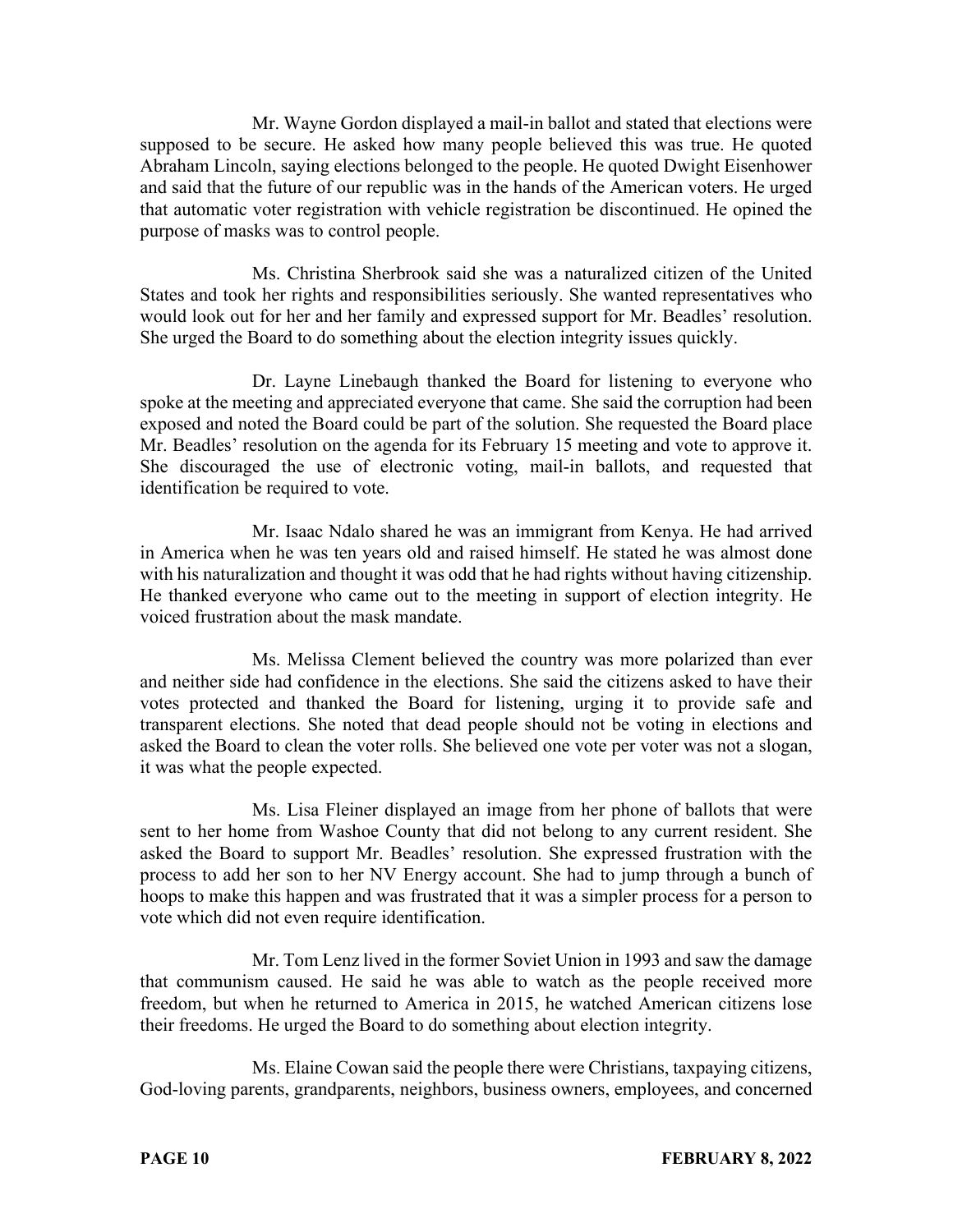Americans who had had enough. She urged the Board to get back to basics and to read and understand what the constitution and country were founded on. She asked the Board to consider three words: jealousy, hatred, and greed. She said these created and fed the devils' workshop and urged the Board not to fall into it.

Ms. Teri Grofrulvino said she had lived in Spain and Chile under dictators, and both countries had good, honest elections once the dictators were removed from power. She supported Mr. Beadles' resolution and asked the Board to consider the consequences of not having truly legal and free elections. She urged for voter identification and voter rolls to be cleaned.

Mr. Kenneth Pullino said Ms. Grofrulvino was his wife and urged the Board to listen to what she said. He stated he had two things to share, one was the fable of the Emperor's New Clothes, and the other was an essay by Alexander Solzhenitsyn titled "Live Not By Lies." He explained that he had a photograph of himself at 25 with Senator Daniel Patrick Moynihan and had met Senator Joe Biden the same evening. He shared that then-Senator Biden was introduced to him as a future President of the United States. He returned to the fable and said the emperor had no clothes. He said the people knew they were being lied to.

Ms. Araya Anra was not present when called to speak.

Ms. Susan McMurray supported the resolution presented by Mr. Beadles. She believed people needed to vote in person and provide identification. She said there were 35 states that asked for identification when people went to vote, but Nevada was not one of them. She referenced a poll that indicated 85 percent of Americans approved of showing identification to vote. She said NRS required voters to be legitimate and elections to be secure. She did not believe Nevada lived up to these standards and urged the Board to do the right thing.

Ms. Maureen Kane was not present when called to speak.

Mr. Robert Harris said he attended a school board meeting last April where he spoke about equity in schools, noting the media changed his comments in the newspaper. He urged the Board to watch video trailers: *Kill Chain* on Showtime; and *2000 Mules*, which was not out yet. He wondered who decided what was misinformation and surmised that fascists decided.

Ms. Pamela McCoy stated she did not come prepared to speak but was glad her voice could be heard. She agreed with everyone who had spoken before her and requested elections be transparent. She believed that wearing a mask should be a choice.

Mr. Dennis McCoy believed the country was in a sad state of affairs and people needed to have accountability in voting. He urged the Board to represent the people and to do the right thing.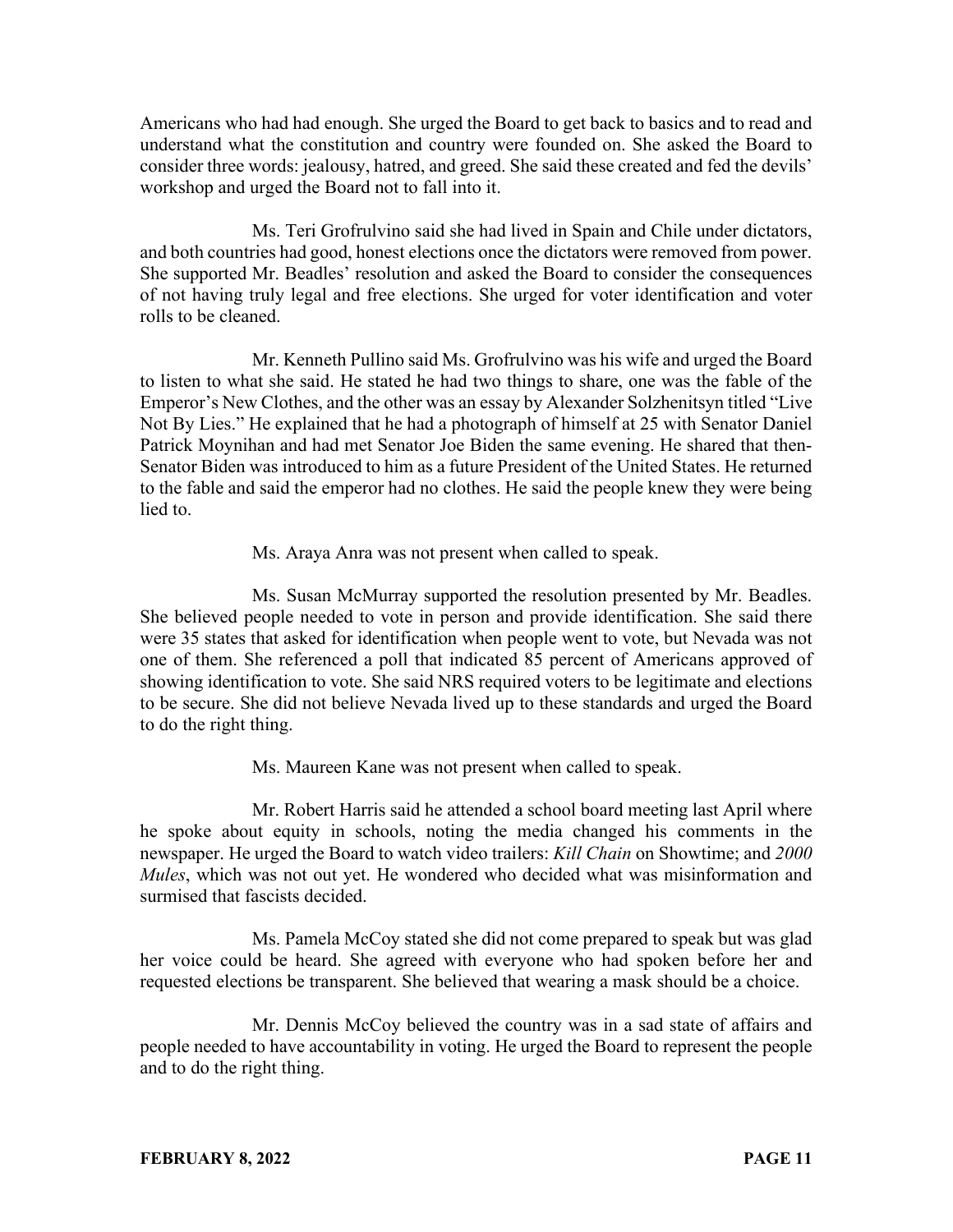Ms. Renee Rezentes said she had been involved in politics, education, and the community back in the 1980s. She shared experiences she had while working the polls and was a precinct captain in Sparks, a delegate to the county convention and state, and was on the central committee. She felt compelled to stand up for the country, families, and children in schools. She stated a senator had told her that one mail-in ballot represented 1,000 people.

Ms. Victoria Myer agreed with everything that was said by the speakers before her. She asked for children not to be required to wear masks. She wanted to hear feedback from the Board regarding everyone's comments. She supported the resolution presented by Mr. Beadles and urged the Board to put it on the agenda for the February 15 meeting and vote to adopt it.

## **1:10 p.m. Commissioner Lucey left the meeting.**

Mr. Richard Nagel thanked the Board for being there and allowing him the opportunity to speak. He said mail-in ballots were unconstitutional and a form of voter suppression. He wanted voter integrity to be protected and opined without integrity there was nothing.

Mr. Michael Abel provided a document, copies of which were placed on file with the Clerk. He endorsed the elimination of mail-in ballots. He opined that Agenda Item 14 was a step toward the elimination of the courts in Incline Village and was disappointed that Commissioner Lucey left the room. He suggested it wasto avoid listening to his comments. He said the document he provided showed there was a vendetta against the Assessor, Michael Clark.

Mr. Kenji Otto thanked Commissioner Herman for the work she had done in her district and thanked Commissioner Hartung for allowing applause. He stated that he was an American and a retired Master Sergeant and he believed the state of Nevada had been taken over by Marxists who controlled the Democratic party. He shared that he did not trust the Post Office as he had worked there a short time but left because he believed they wanted him to perform illegal acts. He said that he had worked for the Department of Justice in California and had witnessed many instances of fraud. He explained that he did not trust the government. He wanted paper ballots to return.

Ms. Cathy Reyes supported Mr. St. Jon's comments and the resolution presented by Mr. Beadles. She thanked Commissioner Herman for being actively involved and for supporting the people regarding the 2020 election. She wondered about the lack of media presence. She asked the Board to question the need for masks.

Mr. Paul Larson said people did not want to see the country degenerate and they demanded to have democracy. He believed the election had been stolen and the people would not tolerate the theft of their elections.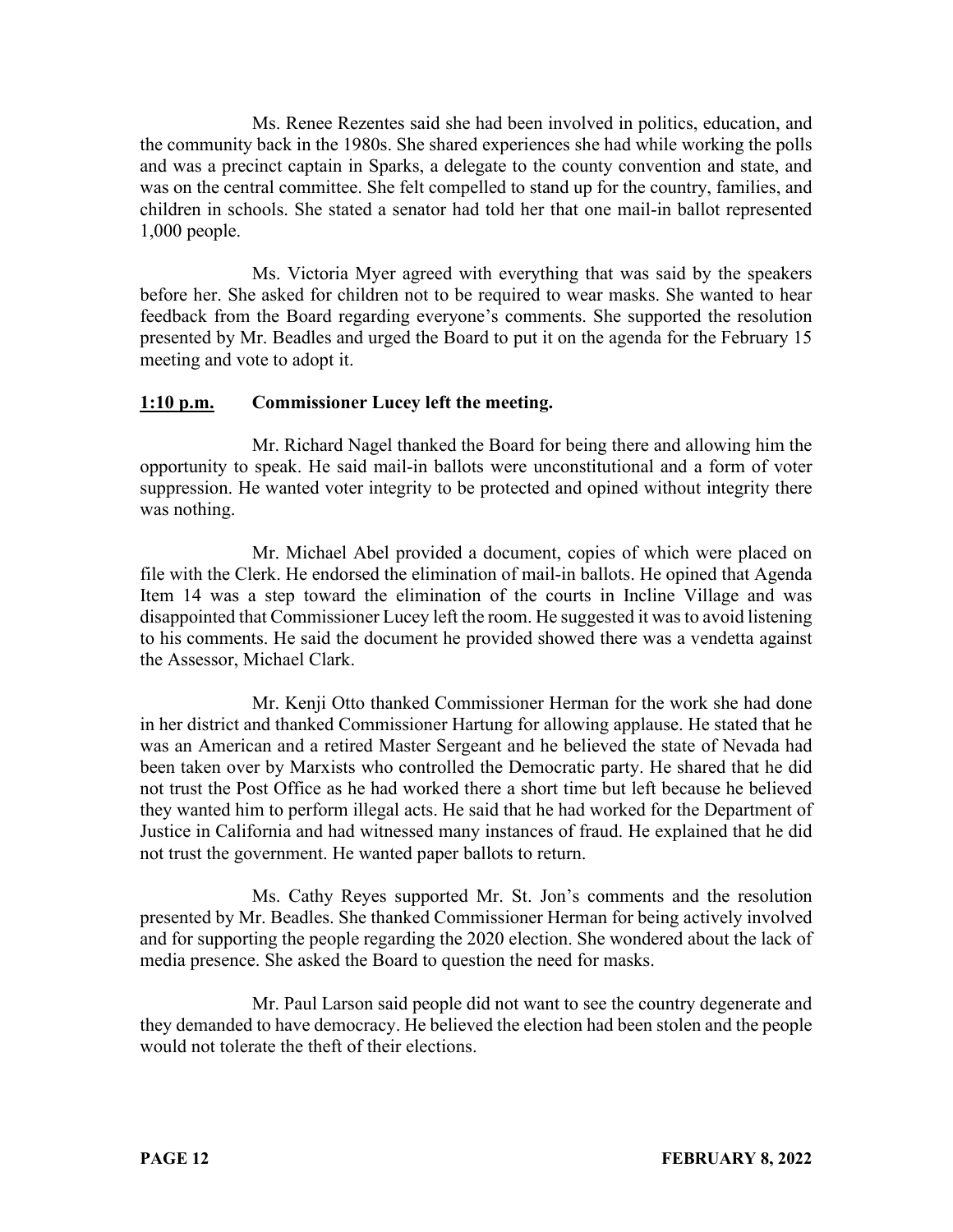Mr. Arvid Pasto said he attended a meeting the past year and discussed election integrity. He noted he had lived in a small suburb of Knoxville where voting was a laborious task but easily accomplished. It involved being registered and going to a designated precinct to vote. He explained the person's name was crossed off the voter list after providing photo identification and then they could vote. He understood that this process could take a lot of time but thought people would be willing to volunteer to ensure the election was fair.

Ms. Elaine Pasto supported the resolution presented by Mr. Beadles. She shared that recently she and her husband had spent about 12 hours in the evenings commenting on the proposed voting rule changes from the Secretary of State's Office. She believed if the right people were in place for the election, additional rules would not be needed. She heard that mask mandates were lifted for Washoe County and wondered whether that was true. She referenced an article from the Epic Times that mentioned a point in history when the ruling class figured out the workarounds with the constitution.

Mr. Matt Buehler was not present when called to speak.

Mr. Isaac Francois said he was trained in the U.S. Navy in HAZMAT. He opined that face masks were useless, and the only way to be truly protected was to wear a Tyvek suit and a respirator. He noted everyone should be thankful the virus was not Ebola. He thought the election had been compromised and shared that he voted as a Libertarian in the last election and watched as votes dropped. He surmised that people were being affected by a vaccine that had not been scientifically approved and asked why there had been a push for vaccine and mask mandates.

Ms. Nikki Florio was not present when called to speak.

Ms. Linda Shipley was not present when called to speak.

Ms. Erin Massengale was not present when called to speak.

Mr. Roger Edwards provided a document, a copy of which was placed on file with the Clerk. He stated it contained a list of demands, solutions, and a petition. He wondered why he spent his life fighting for and protecting a country that did not care about the votes of the people. He said he understood the Registrar of Voters worked for the County Manager and asked that she be removed.

Mr. Antonio Pickrell stated he was not there to beg the Board to drop mandates. He said he was giving the Board notice that it would not get away with fraud. He noted many politicians were not seeking re-election. He displayed a photo from his phone of two images of President Biden and opined one was the real Biden and the other was a clone. He said people had stood next to each other at sporting events and there was no outbreak of the virus. He wondered who the Board took orders from.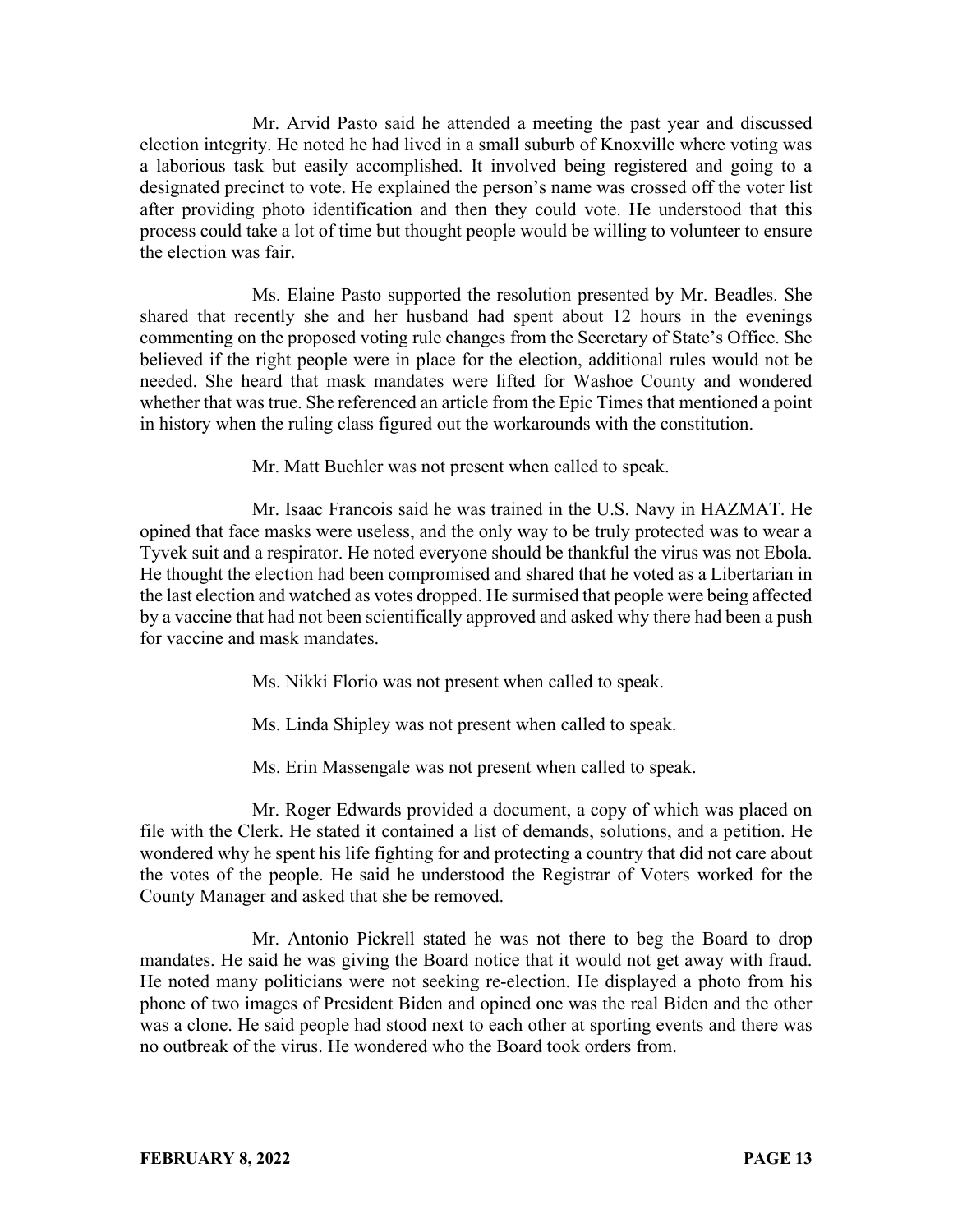Mr. Mark Sutton displayed an image from his phone. He thanked Commissioner Herman for being the only conservative voice and thanked everyone in attendance for being there. He supported the resolution presented by Mr. Beadles. He noted that February 9, would be 700 days since people were told it would take 15 days to slow the curve. He implored the Board to do its job.

Ms. Joannah Schumacher said she was a resident of Washoe County and was there on behalf of a bipartisan group that urged the Board to hold a meeting every other month in the evening so that people who worked days could express their grievances. She stated voting machines were not secure, and that more than 10 years ago she witnessed a machine change someone's vote and saw someone take a memory cartridge out of a voting machine. She demanded the use of paper ballots and hand-counting and did not want to question who she voted for. She urged the Board to do its duty by putting the resolution on an agenda and to publicly state where it stood on this issue.

Mr. Daniel McClure stated he did not vote Republican or Democrat, he voted for the person he thought was right. He said everyone in attendance acknowledged that machines could have problems. He received six mail-in ballots to his business address. He explained that his generation would figure out how to remove all the bad decisionmakers. He shared that the past year he called his son's school to ask questions about the process of having his son evaluated for C19 symptoms. He said he was told the nurse did not have time for questions and would automatically mark his son as C19 positive and suspend him for 14 days. He asserted his son was suspended although he did not have C19. He urged the Board to prohibit this type of power from happening.

Mr. Gary Schmidt stated he had spent more time in Chambers than anyone in the room. He supported the resolution presented by Mr. Beadles and the submission provided by Mr. Edwards. He said he was a candidate for District 40 of the Nevada State Assembly. He shared that in 1967 and 1968 he was a computer systems design programming analyst in Silicon Valley. He believed the voting machines were hackable and everyone he had talked to agreed. He requested that Vice Chair Hill and Commissioner Jung consider changing their party registration.

### **1:55 p.m. The Board recessed.**

### **2:02 p.m. The Board reconvened with Commissioners Lucey and Jung absent.**

Ms. Debbie Hudgens expressed support of the resolution presented by Mr. Beadles. She said a pandemic was released on the world in 2020. She opined that the people were led by Anthony Fauci, who was a known criminal. She believed the pharmaceutical companies were running the administration. She surmised that masks, vaccines, and lockdowns did not work, they just disrupted people's lives and made it easy for the election to be stolen. She demanded a return to normal life and fair elections.

### **2:05 p.m. Commissioner Jung returned.**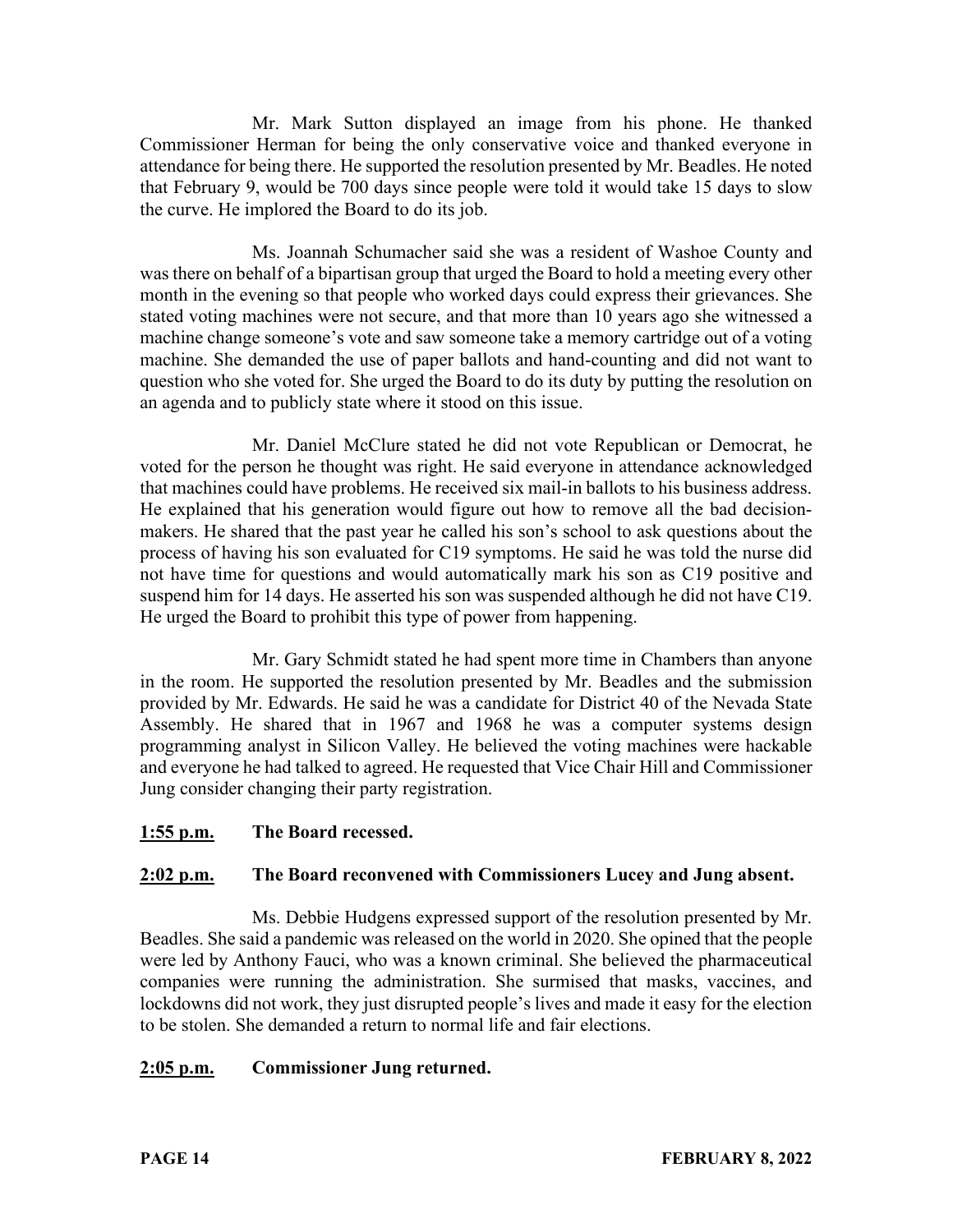Dr. Jon Marsh thanked the Board for the opportunity to speak. He said he was there to support the election integrity resolution presented by Mr. Beadles and to request the Board do everything possible to eliminate the mask mandate. He remarked that he could provide hundreds of studies that showed masks did not work, including N95 masks, and he believed wearing a mask to avoid contracting C19 was like a mosquito flying through a chain-link fence. He opined people struggled to purchase masks and noted they would end up in a landfill. He asserted children should not be wearing masks.

Ms. Lena Alexander was not present when called to speak.

Mr. Fred Dellinger said he was there for the first time and thanked Chair Hartung for how he handled the situation at the beginning of the meeting. He thanked Commissioner Lucey for leading the Pledge of Allegiance to the flag. He thanked the veterans in attendance for their service. He said his wife asked him to come to the meeting and say something about Joey Gilbert, gubernatorial candidate. He noted he proudly devoted his life to helping 15 to 18-year-old criminals in Pennsylvania and started a deinstitutionalization process to help these children turn their lives around. He said the program only had a 30 percent recidivism rate. He requested the Board consider all the comments made by the speakers.

Ms. Wendy Hart was not present when called to speak.

Ms. Laurie Blakey was not present when called to speak.

Mr. James Ginty was not present when called to speak.

Ms. Lorraine Dougherty was not present when called to speak.

Mr. Michael Clark said he received two ballots at his house during the last election, one of which was for his friend who moved to Australia eight years prior. He stated a friend had continued to receive ballots for his wife who passed away six years earlier. He suggested the County cross-reference the rolls and thought the Registrar should work with other entities to solve the problem. He demanded the voter rolls be cleaned up.

County Clerk Jan Galassini stated emails were received from Ms. Lyn Karol Blumenthal, Ms. Patricia Moser Morris, Mr. Tom Huger, and Ms. Debra Yates, which were placed on file.

Ms. Ingrid Lubbers indicated she had lived in Reno for 60 years and noted she was not a fan of the mass mailing of ballots. She believed it led to many negative things and was a waste of money. She opined the health emergency was never a true emergency and should have been declared over after two weeks. She wanted the voter rolls cleaned up and shared that she received ballots for her in-laws who had not lived in the state for years. She noted her cousin's wife, who was a Japanese citizen with a green card, was offered to register to vote when renewing her driver's license online. She urged for in-person voting,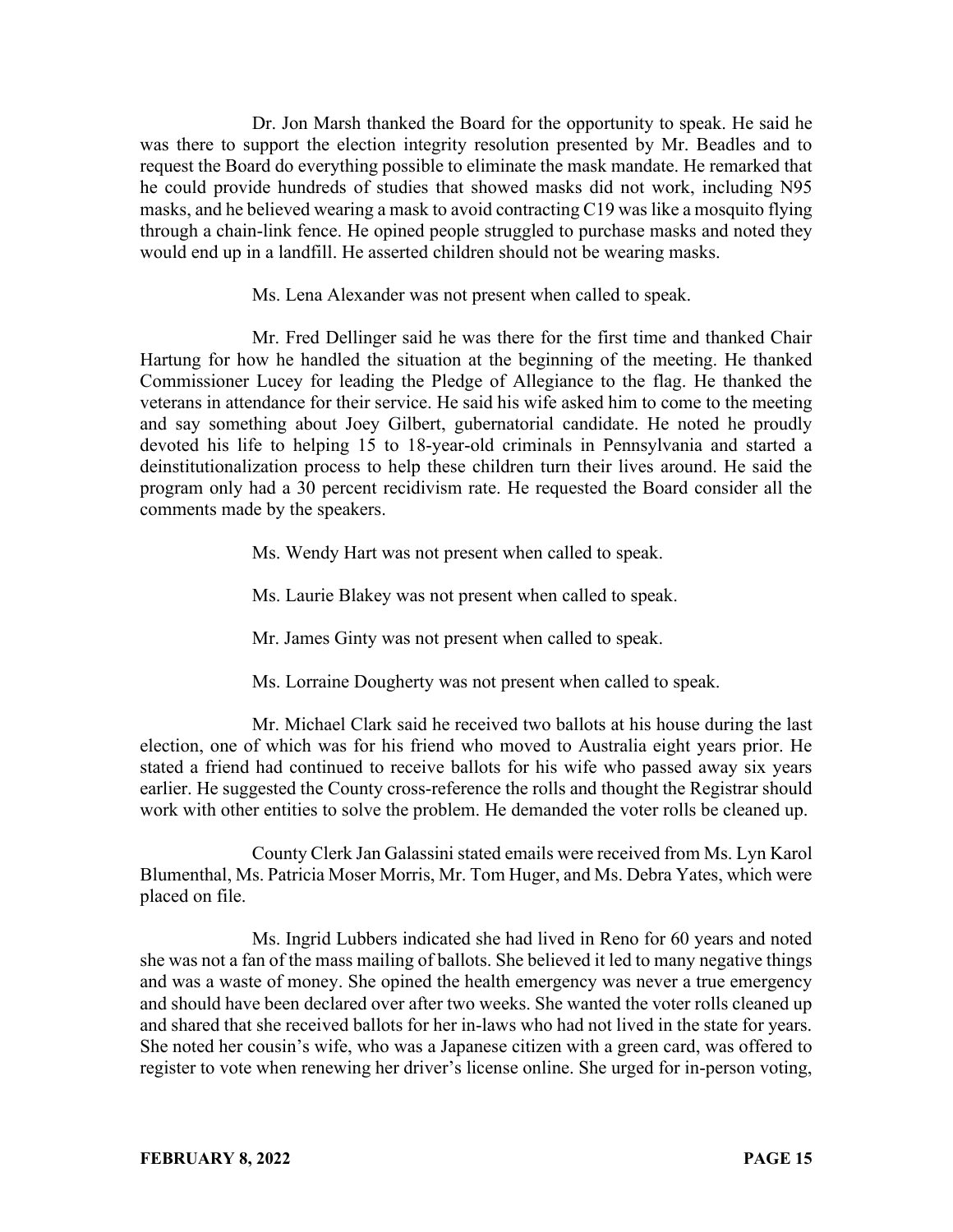the elimination of voting machines, and the hiring of poll workers of both major parties for the election. She stated trust needed to be restored, and it would have to start locally.

### **22-0098 AGENDA ITEM 4** Announcements/Reports.

Chair Hartung expressed respect for the public commenters and understood the peoples' concerns, noting he agreed that people should be identified before they could vote and felt it was not out of line to require it. He asked for an agenda item on the next possible meeting, although he remarked the agenda was already drafted for February 15, to address issues that pertained to Nevada; how the Nevada Revised Statutes (NRS) affected voting; what was changed in 2019, and 2021; what was within the purview of the Board; and how voter rolls were being cleaned. He mentioned the passing of his dad in 2020 and stated his name was stricken from voter rolls. He wanted to understand poll worker applications and the lack of information provided to those who applied. County Manager Eric Brown stated recruitment of poll workers had just started and indicated a staffing challenge delayed the process but was now under control and said applicants would be receiving calls soon.

Chair Hartung asked for information related to the process of poll worker selection and providing proof of citizenship. He wondered whether a watermarked ballot could be used for added security.

## **2:31 p.m. Commissioner Lucey returned.**

Commissioner Herman said many good questions were asked by Chair Hartung and public commenters and assured people that Manager Brown would get answers to those questions. She believed some of the items required work to be done at the legislative level. She thought the people who came out to speak during public comment were brave and she understood their fear. She read from a note she wrote, the people had spoken loud and clear, and she agreed it was the Board's duty to provide voters with a fair and honest constitutional election they deserved, which created trust and faith between government and citizens. She expressed concern about the safety and honesty of elections that had been run in the County for many years and said she understood the doubt and mistrust of the residents of Washoe County. She asserted she did not vote for the canvass of the vote although she invited the Registrar of Voters to answer questions about irregularities inducing mail that came to her home addressed to individuals who did not live there. She wondered about early voting and was concerned that poll workers were exhausted by the time the actual election day came. She questioned why voting machines were connected to the internet. She indicated a request was made for an audit of the voter rolls from the 2020 election although her request had not been fulfilled. Peculiarities showed in the final tally of votes in several states, and she said it made her curious and she wished someone could answer the questions of the voters to eliminate the distrust and solve the issues. She believed the voting system of the 1770s performed well up until a few years ago and wondered why the system needed to be fixed when it was not broken. The Board needed to acknowledge something was wrong and it was imperative to conduct simple and fair elections. She asserted as a representative of this Board she swore to protect the people,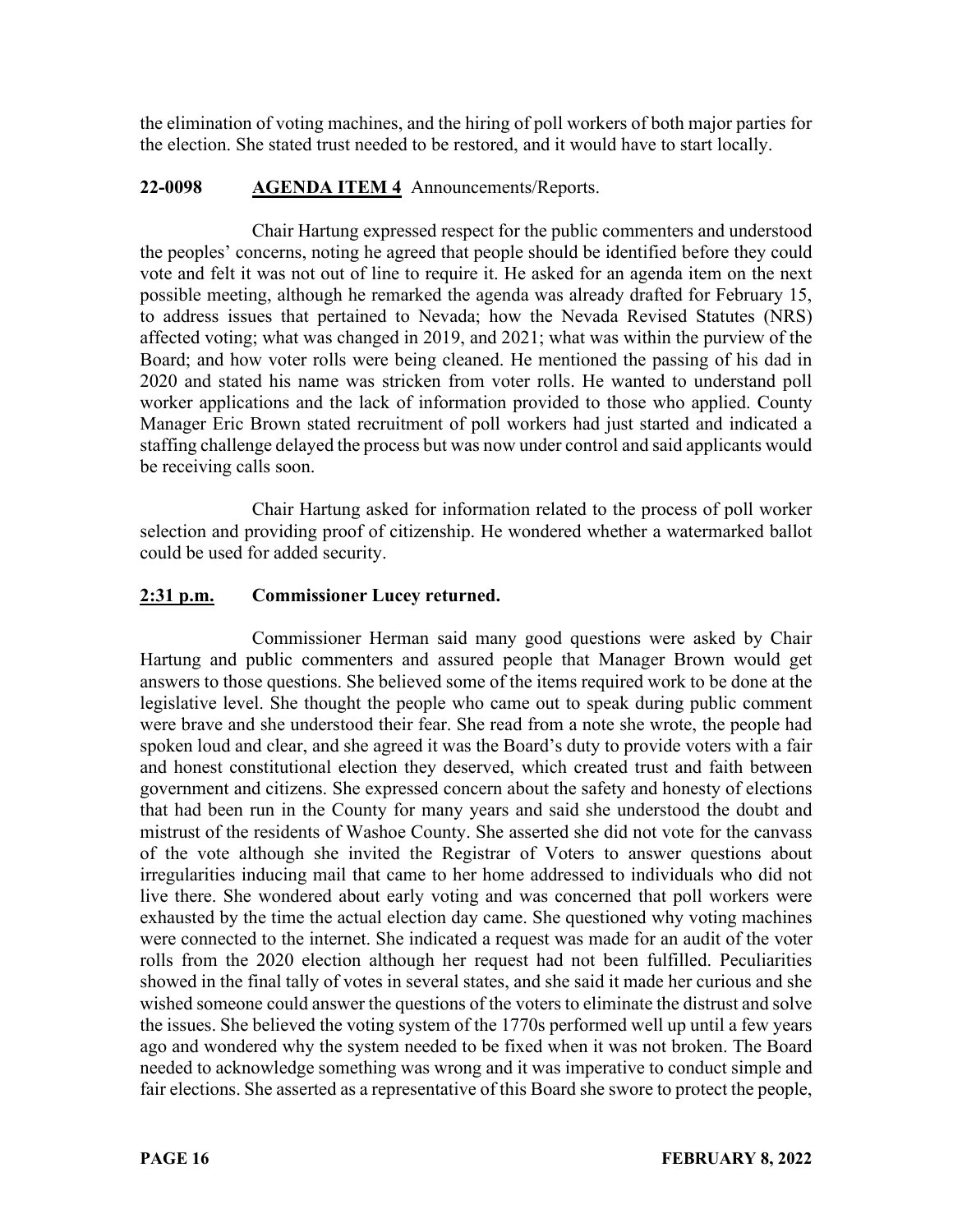stating she did not work for the County, but for the citizens of the County. She wanted integrity brought back to elections, which included safeguards to ensure faith was returned as it once was. She assured the citizens she would work hard to get an item addressing these issues on an upcoming agenda and hoped the Board would do the right thing. Someone once told her these Chambers needed to be a positive place, not a place where dreams came to die.

Commissioner Lucey expressed appreciation for all the comments made and stated he took many notes about issues that needed addressing. He asserted all members of the Board believed in fair and equitable elections and that it was the only way to continue to serve as a democratic society. He stated speakers mentioned that divisiveness had brought people to a state of distrust and destabilization of what they believed the government could and should be doing for its people. He said he would continue to bring forward fair and equitable elections while he served Washoe County. Many issues had been brought up including cleaning voter rolls, poll worker applications presumed to be lost or disregarded, and ballot assignments. He said these issues needed to be vetted by the Legislature and NRS. He asserted NRS was the guiding document as the State Constitution and what the Board could do was drafted by state law. He agreed there should be an audit of the process of conducting elections and ensuring poll workers had the ability to monitor the election easily and effectively at the polls. He said with Washoe County being a large county of 500,000 people, half of which were registered voters, he thought they needed to do a better job ensuring people participated in a fair and honest manner. He mentioned the Heritage Foundation study, shared by one of the speakers, which indicated Nevada was last in election integrity and he wanted to research the study. He asserted the rules related to proof of citizenship for voter registration were dictated by NRS and stated issues that needed to be resolved would have to be addressed during the legislative session. He wanted the concerns of the citizens to be addressed.

Commissioner Jung addressed the number of people present for public comment. She stated as an American citizen and a citizen of this County her heart was broken over the divisiveness. She admitted she had to look at herself and her behavior also, and said the perception was that citizens did not believe in or trust in the validity of elections. She wanted to work with every individual and for them to have the best quality of life in Washoe County. She expressed disappointment about Board members and staff being verbally attacked by the public. She noted this Board was the government closest to the people that affected residents' lives the most. She extended an offer to have lunch with any citizen who had concerns in the County because she wanted to remind them, they were on the same side and fighting together to make a better place for everyone. She stated the anger projected was uncomfortable and she listened to everything that had been said. She vowed to help people achieve their goals.

Commissioner Lucey believed Commissioner Jung made a good point. Many people talked about their experiences with the pandemic over the past two years and about fair and equitable elections, but he thought sometimes people lost sight of the accomplishments that this Board and this organization had done. He said people could forget about the roads, human services, children, foster children, seniors, and the justice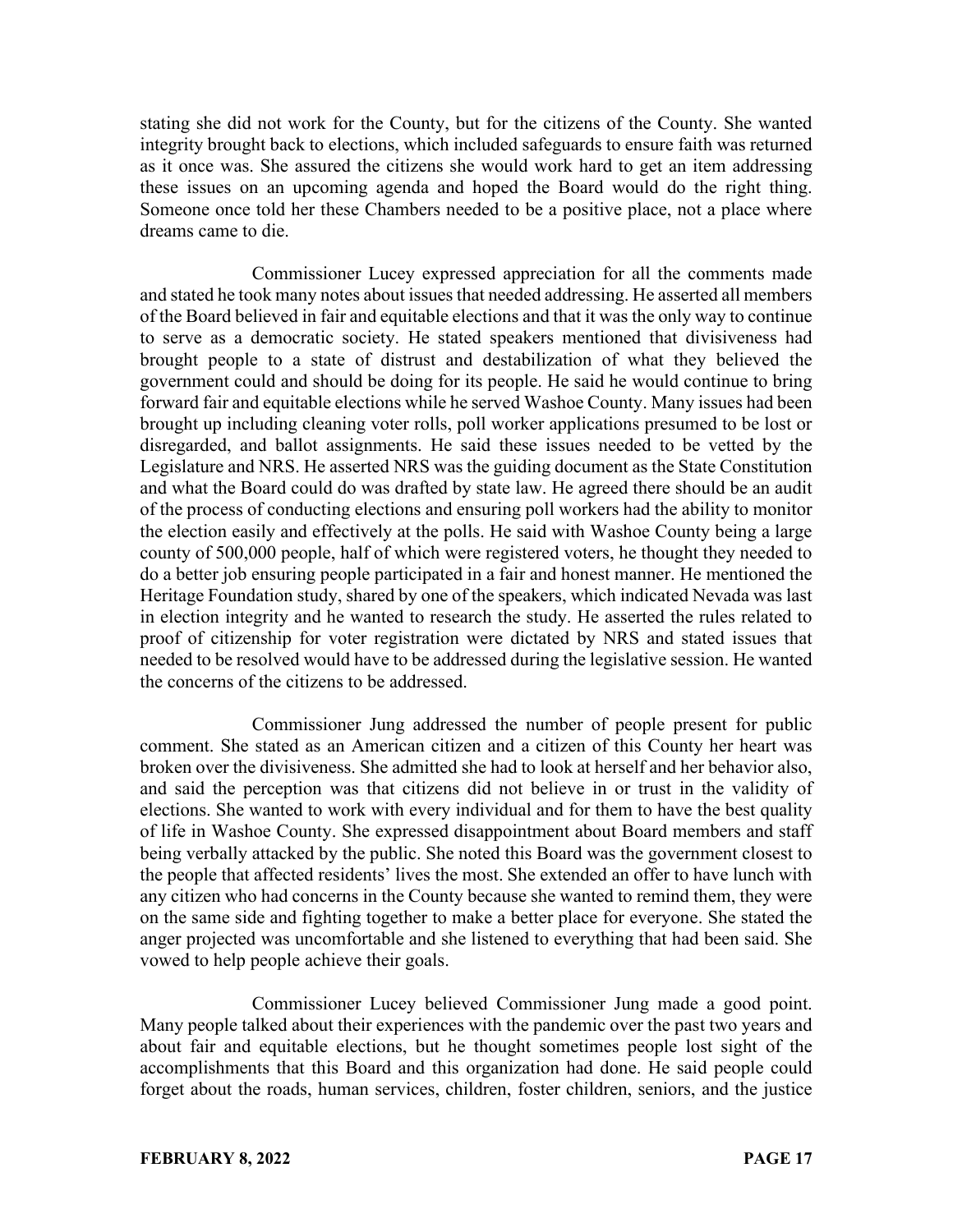system but the Board members had to deal with these things every day. All the issues were important and the entire Board did not play a partisan role, it had to work together to find and identify solutions for the issues with the information provided to it. He asserted the Board would address any initiative that had supporting data and noted if a decision was made and then determined it was not for the best, the Board was not afraid to listen and be pragmatic to ideas for solutions. He stressed things would not change overnight, he knew people wanted changes to be made quickly, but it was not that way. He stated this was the first step to show that the Board and the citizens could work together. He explained the Board members chose to serve the people of Washoe County and made sacrifices to serve and fight for changes to better the County. He thanked the Board and the organization for the work they did as they all spent much of their time fighting for things in the County that many people would never see. He thanked everyone for coming and providing input. He asserted the Board had always been dedicated to the betterment of this community.

Chair Hartung said the Board did not have a mask mandate, stating he wore a mask for the same reason he wore a tie, out of respect. He asserted that County employees were required to wear masks when dealing with the public.

Chair Hartung spoke about the Citizen Advisory Board meeting where they discussed the advanced signal warning system on Pyramid Highway and asked for a resolution to allow the Board to send a letter to the Nevada Department of Transportation about the issue. He stated a rash of catalytic converters had been stolen in Spanish Springs and he was having discussions with Sheriff Darin Balaam about a solution.

Chair Hartung congratulated Commissioner Lucey for his appointment as President of the Nevada Association of Counties, saying it was a huge time commitment. He expressed appreciation for Commissioner Lucey's representation in Washington, D.C. related to infrastructure issues.

**2:48 p.m. The Board went into recess. 3:30 p.m. The Board reconvened with Vice Chair Hill via telephone.** \* \* \* \* \* \* \* \* \* \* \* Chair Hartung stated that Agenda Item 5 would be held until the next meeting. \* \* \* \* \* \* \* \* \* \* \* **CONSENT AGENDA ITEMS** – **6A1 THROUGH 6G1 22-0099 6A1** Recommendation to approve an Agreement between Washoe County and E720 LLC for the Battle Axe and Tracks Music Festival to be held at Rancho San Rafael Regional Park on October 1 and 2, 2022, with set-up

beginning on September 27, 2022, and tear-down concluding on October 4,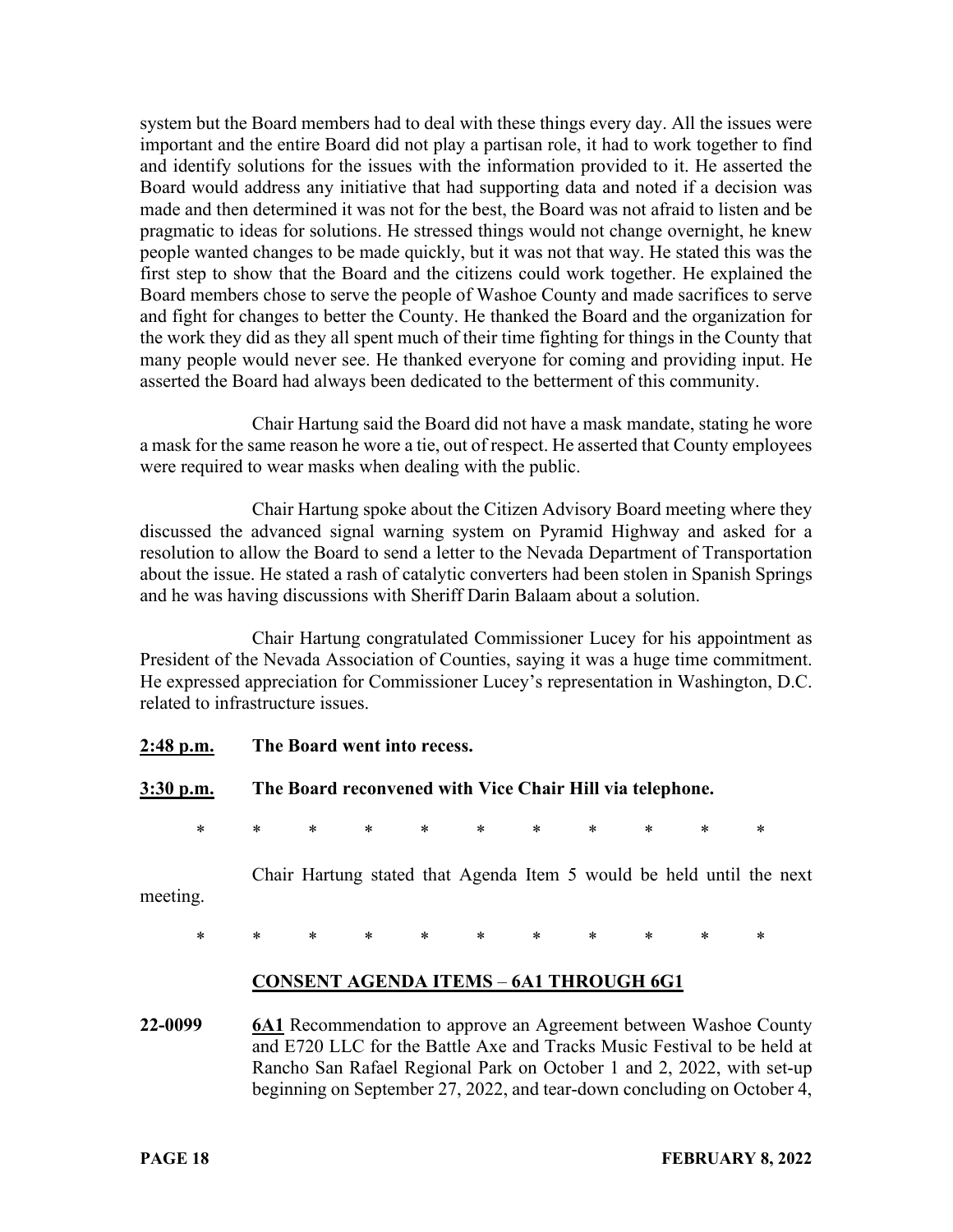2022 [revenue to Washoe County will be in the amount of \$16,410.00]. Community Services. (Commission District 3.)

- **22-0100 6A2** Recommendation to approve a cross-fund, cross-functional appropriation transfer in the amount of [\$69,300; net impact to County budget is zero] for final expenses on the Our Place Homeless Housing Project; and direct the Comptroller to make the cross-fund, cross-functional budget appropriation transfers and cash transfers. Community Services. (All Commission Districts.)
- **22-0101 6B1** Recommendation to acknowledge receipt of the Interim Financial Report for Washoe County Governmental Funds for the Six Months Ended December 31, 2021 - Unaudited. Comptroller. (All Commission Districts.)
- **22-0102 6C1** Recommendation to approve Interlocal Contract between the Department of Health and Human Services (Division of Health Care Financing and Policy) and the County of Washoe (Juvenile Services) to authorize Juvenile Services to accept Targeted Case Management reimbursements services from Nevada Medicaid from October 1, 2022, to September 30, 2026. The Department estimates reimbursements of \$50,000 to \$70,000 per month. Juvenile Services. (All Commission Districts.)
- **22-0103 6D1** Recommendation to approve State Collection Development Grant-In-Aid Award funds from the State of Nevada in the amount of [\$16,178.00, no local match required] for a retroactive term of December 15, 2021 through June 30, 2022 for the augmentation of Library Collections, direct the Comptroller's Office to make the necessary budget amendments and authorize the Director to sign the grant award documents. Library. (All Commission Districts.)
- **22-0104 6E1** Recommendation to approve, pursuant to NRS 244.1505, Commission District Special Fund disbursement in the amount of [\$1,000] for Fiscal Year 2021-2022; District 3 Commissioner Kitty Jung recommends a [\$1,000] grant to the Office of the Washoe County Recorder -- a government entity -- to offset recording fees for a Declaration of Removal of Discriminatory Restriction for 23 homeowners with the purpose of disavowing racist language contained in property records; approve Resolution necessary for same; and direct the Comptroller's Office to make necessary net zero cross fund and/or cross function budget appropriation transfers. Manager's Office. (Commission District 3.)
- **22-0105 6E2** Recommendation to approve Commission District Special Fund disbursement pursuant to NRS 244.1505 in the amount of [\$5,000] for Fiscal Year 2021-2022; District 4 Commissioner Vaughn Hartung recommends a [\$5,000] grant to Truckee Meadows Fire Protection District -- a government entity-- for its Ash Can program to reduce fire risk in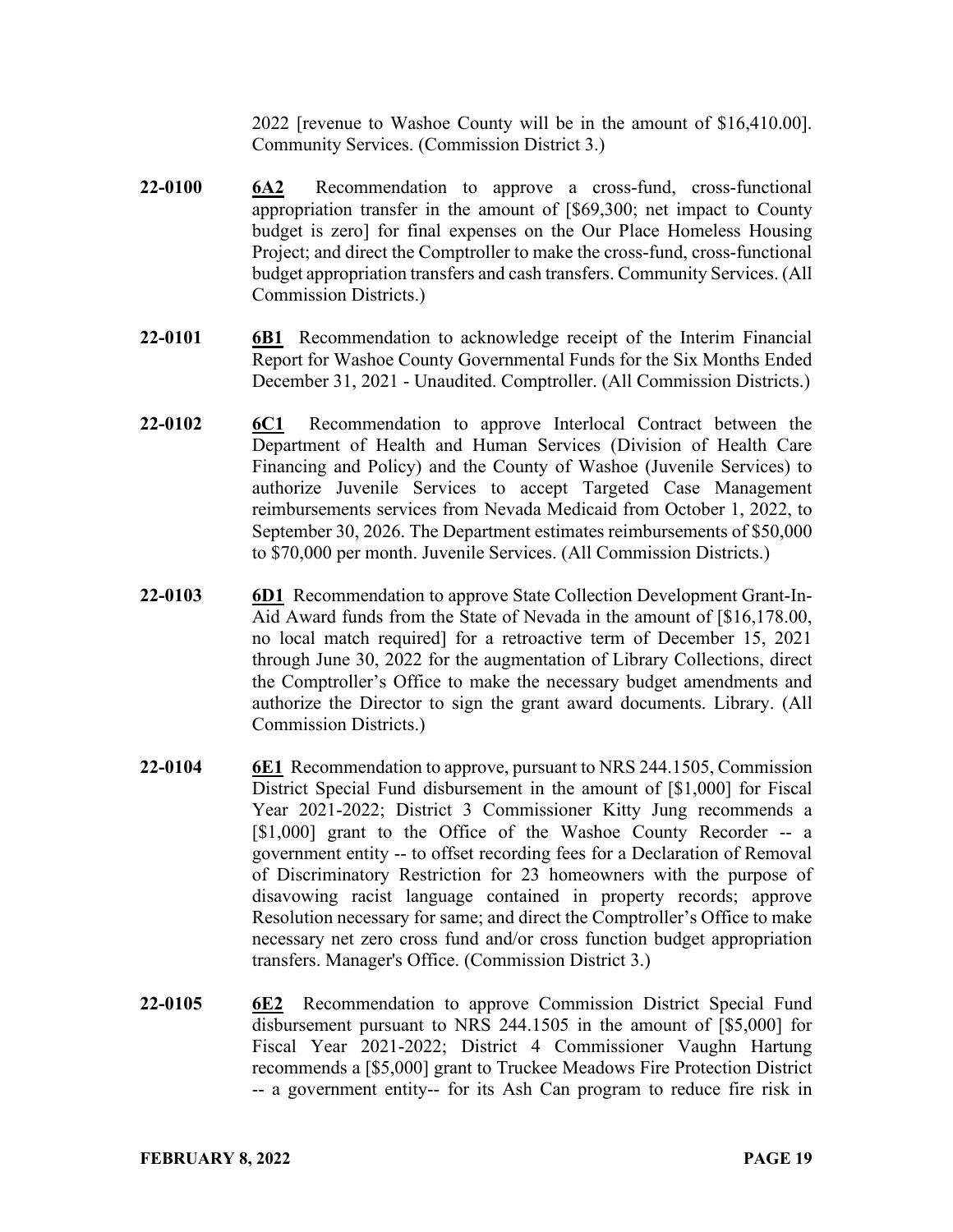Washoe County; approve Resolution necessary for same; and direct the Comptroller's Office to make the necessary disbursement. Manager's Office. (Commission District 4.)

- **22-0106 6F1** Recommendation to accept an unsolicited grant of [\$20,000.00] from The E.L. Cord Foundation to be used for Washoe County Sheriff's Office most pressing needs, and if approved, direct the Comptroller's Office to make appropriate budget amendments. Sheriff. (All Commission Districts.)
- **22-0107 6F2** Recommendation to approve additional funding [increase of \$70,009.00, no match required for a total of \$140,018.00] as administered through the Las Vegas Metropolitan Police Department to the Washoe County Sheriff's Office for reimbursement of expenses associated with Internet Crimes Against Children investigations for the retroactive grant period of October 1, 2020 through August 31, 2022, and if approved, direct Comptroller's Office to make the necessary budget amendments. Sheriff. (All Commission Districts.)
- **22-0108 6F3** Recommendation to accept a Justice Assistance Grant award, project number 18-JAG-44, [amount not to exceed \$9,500.00, no County match required] as administered through the State of Nevada Department of Public Safety Office, Office of Criminal Justice Assistance, to cover the cost of equipment for the Regional Bomb Squad, for the retroactive grant period of January 1, 2022 through December 31, 2022 and if approved, direct Comptroller's Office to make the necessary budget amendments. Sheriff. (All Commission Districts.)
- **22-0109 6F4** Recommendation to approve a pass-through grant award from the State of Nevada Department of Public Safety, Office of Criminal Justice Assistance 2021 Paul Coverdell Forensic Science Improvement (FSI), Project No. 21-FSI-03 for [\$117,749.00, no County match requirement] to provide for continued education and training and associated travel for staff members and instruments for the analysis of opioids by law enforcement officers in the field for the Forensic Science Division for the retroactive grant period of October 1, 2021 through September 30, 2023 and if approved, authorize Sheriff Balaam to execute grant award documents and direct Comptroller's Office to make necessary budget amendments. Sheriff. (All Commission Districts.)
- **22-0110 6F5** Recommendation to accept a grant award from the Bureau of Justice Assistance (BJA) FY 21 DNA Capacity Enhancement and Backlog Reduction (CEBR) Program, Award No15PBJA-21-GG-03155-DNAX [amount not to exceed \$200,000.00, No County match required],to cover costs related to the DNA capacity enhancement and backlog reduction/prevention and travel, for the retroactive grant term of October 1, 2021 through September 30, 2023 and if approved, authorize Sheriff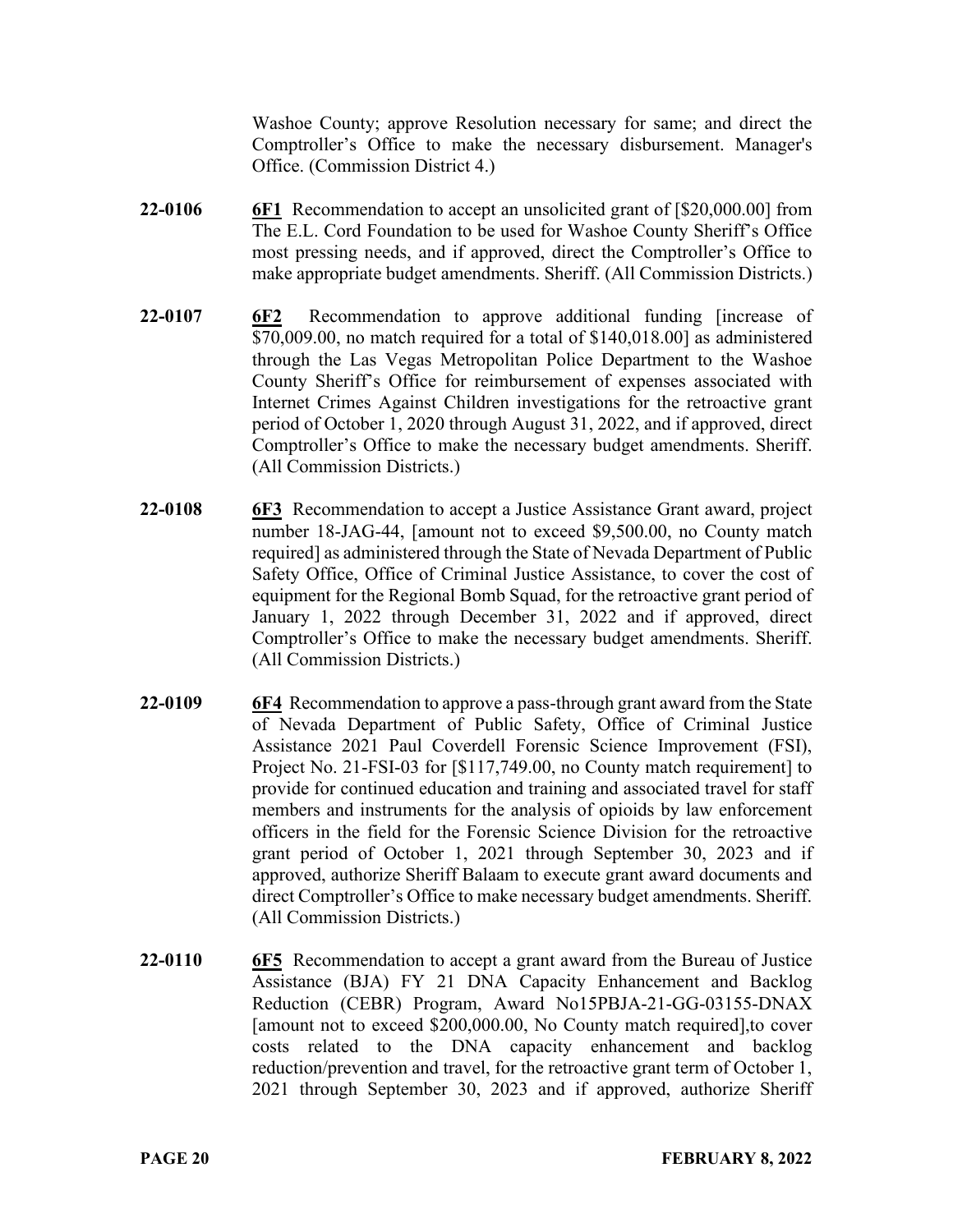Balaam to execute grant award documentation, and direct the Comptroller's Office to make the necessary budget amendments. Sheriff. (All Commission Districts.)

**22-0111 6G1** Recommendation to accept Treasurer's status report for the period ending January 31, 2022, of payment of refunds and interest since last update in the amount of \$2,642,005on certain property tax overpayments for residential properties at Incline Village/Crystal Bay, in compliance with the October 21, 2019 Order issued by the District Court in Village League to Save Incline Assets, Inc., et.al. vs. State of Nevada, et.al., Case No. CV03-06922, as modified and clarified by the settlement agreement regarding the processing of refunds. Treasurer. (All Commission Districts.)

Commissioner Lucey pointed out item 6E1, Commissioner Jung used discretionary funds for the Recorder's Office to assist with the removal of discriminatory restrictions. He stated item 6E2 was from Chair Hartung using discretionary funds for the Truckee Meadows Fire Protection District ash can program.

Chair Hartung stated he was proud the ash can program was a success.

There was no response to the call for public comment on the Consent Agenda Items listed above.

On motion by Commissioner Lucey, seconded by Commissioner Herman, which motion duly carried on a 5-0 vote, it was ordered that Consent Agenda Items 6A1 through 6G1 be approved. Any and all Resolutions or Interlocal Agreements pertinent to Consent Agenda Items 6A1 through 6G1 are attached hereto and made a part of the minutes thereof.

# **BLOCK VOTE – 7, 8, 10, AND 11**

**22-0112 AGENDA ITEM 7** Recommendation to award a bid and approve the Agreement to the lowest responsive, responsible bidder for the South Truckee Meadows Flush Valve Project [staff recommends Rapid Construction, Inc., in the amount of \$342,243.00]. This project will construct piping and flush valve assemblies to allow the necessary annual flushing of the reclaim water distribution system to enhance water quality and improve safety for the Utility operations staff. Community Services. (Commission District 2.)

There was no response to the call for public comment.

On motion by Vice Chair Hill, seconded by Commissioner Lucey, which motion duly carried on a 5-0 vote, it was ordered that Agenda Item 7 be awarded.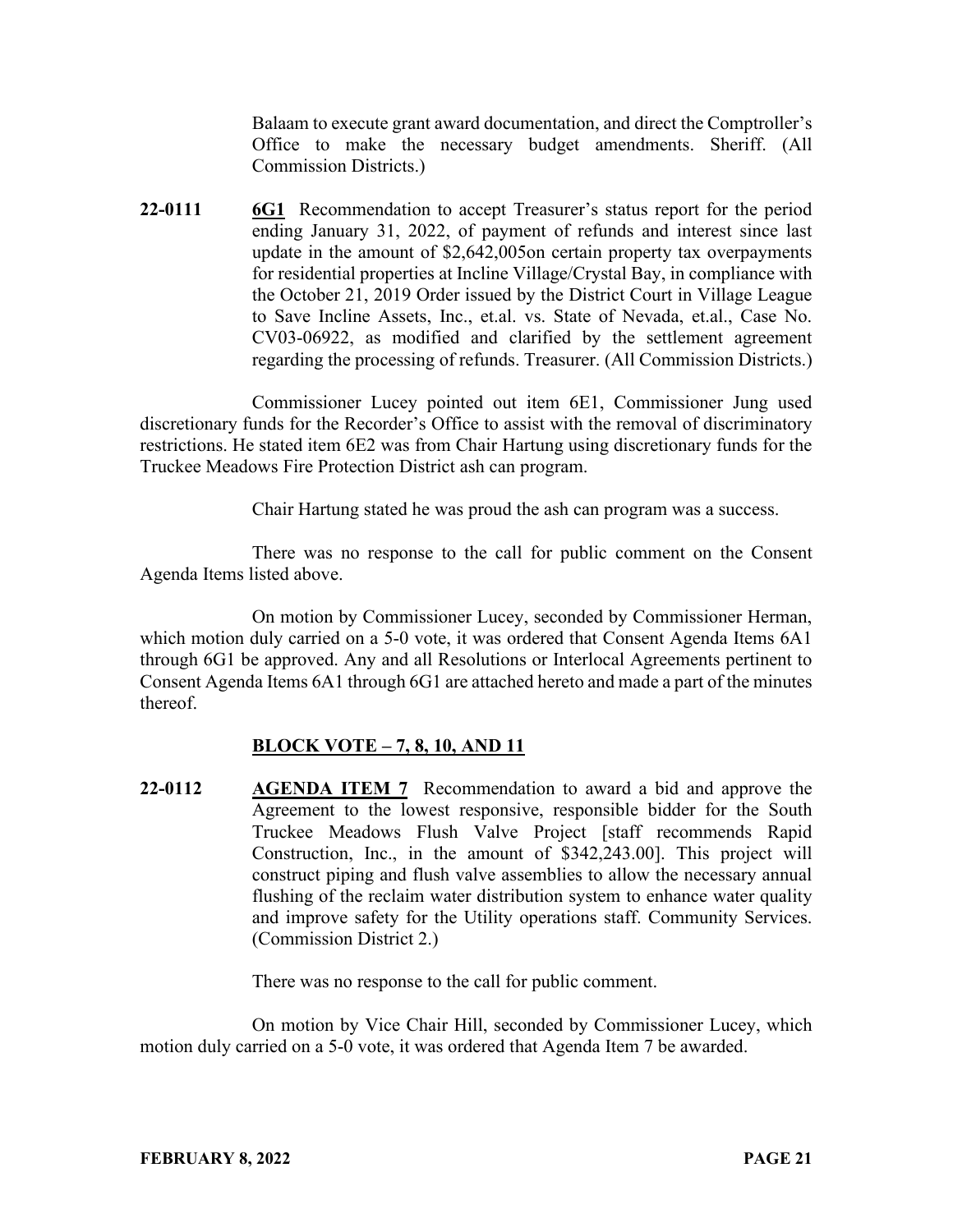**22-0113 AGENDA ITEM 8** Recommendation to: (1) accept a FY22 Homemaker subgrant award amendment from the State of Nevada, Aging and Disability Services Division (ADSD) in the amount of [\$306,160; \$31,586 county match] retroactive from July 1, 2021 to June 30, 2022 to provide Homemaker services to seniors aged 60 or older in Washoe County; (2) approve Amendment #4 to the contract currently awarded to Freedom Home Health, LLC. (awarded Request for Proposal RFP #3088-19) to support the Homemaker program, which (a) extends the contract term end date through June 30, 2022 in amount up to [\$241,450]; (b) provides for two (2) one (1) year renewal periods in amount not to exceed [\$241,450] per renewal period; and (c) increases the available service hours up to 9,638 service hours annually; (3) approve Amendment #3 to the contract currently awarded to Medical Services of Nevada dba All Valley Home Care (awarded Request for Proposal RFP #3123-20) to support the Homemaker program, which (a) adjusts the contract term end date through June 30, 2022 in amount up to [\$102,425]; (b) provides for two (2) one (1) year renewal periods in amount not to exceed [\$175,600] per renewal period; and (c) increases the available service hours up to 4,097 services hours for the contract term of December 1, 2021 through June 30, 2022 and up to 7,027 service hours annually per renewal period; and (4) authorize the Director of the Human Services Agency to execute the grant award documents; and (5) direct the Comptroller's Office to make the necessary budget amendments; and (6) authorize the Purchasing and Contracts Manager to execute the Amendments and any subsequent renewals. Human Services Agency. (All Commission Districts.)

There was no response to the call for public comment.

On motion by Vice Chair Hill, seconded by Commissioner Lucey, which motion duly carried on a 5-0 vote, it was ordered that Agenda Item 8 be accepted, approved, authorized, and directed.

**22-0114 AGENDA ITEM 10** Recommendation to accept the 2022 Opioid Narcotics Treatment Program funding [amount not to exceed \$179,101.90, no County match required] as administered through the University Of Nevada, Reno to be used for the continued creation and development of an Opioid Treatment Program within the Washoe County Regional Detention Facility, for the retroactive grant period of September 30, 2021 - September 29, 2022, and if approved, authorize Sheriff Balaam to execute grant award documentation, authorize Non-County Employee Travel expenses of approximately [\$5,145.00] for one (1) Discharge Planner and one (1) Health Provider to attend the RX Drug and Heroin Summit, and direct the Comptroller's Office to make the necessary budget amendments. Sheriff. (All Commission Districts.)

There was no response to the call for public comment.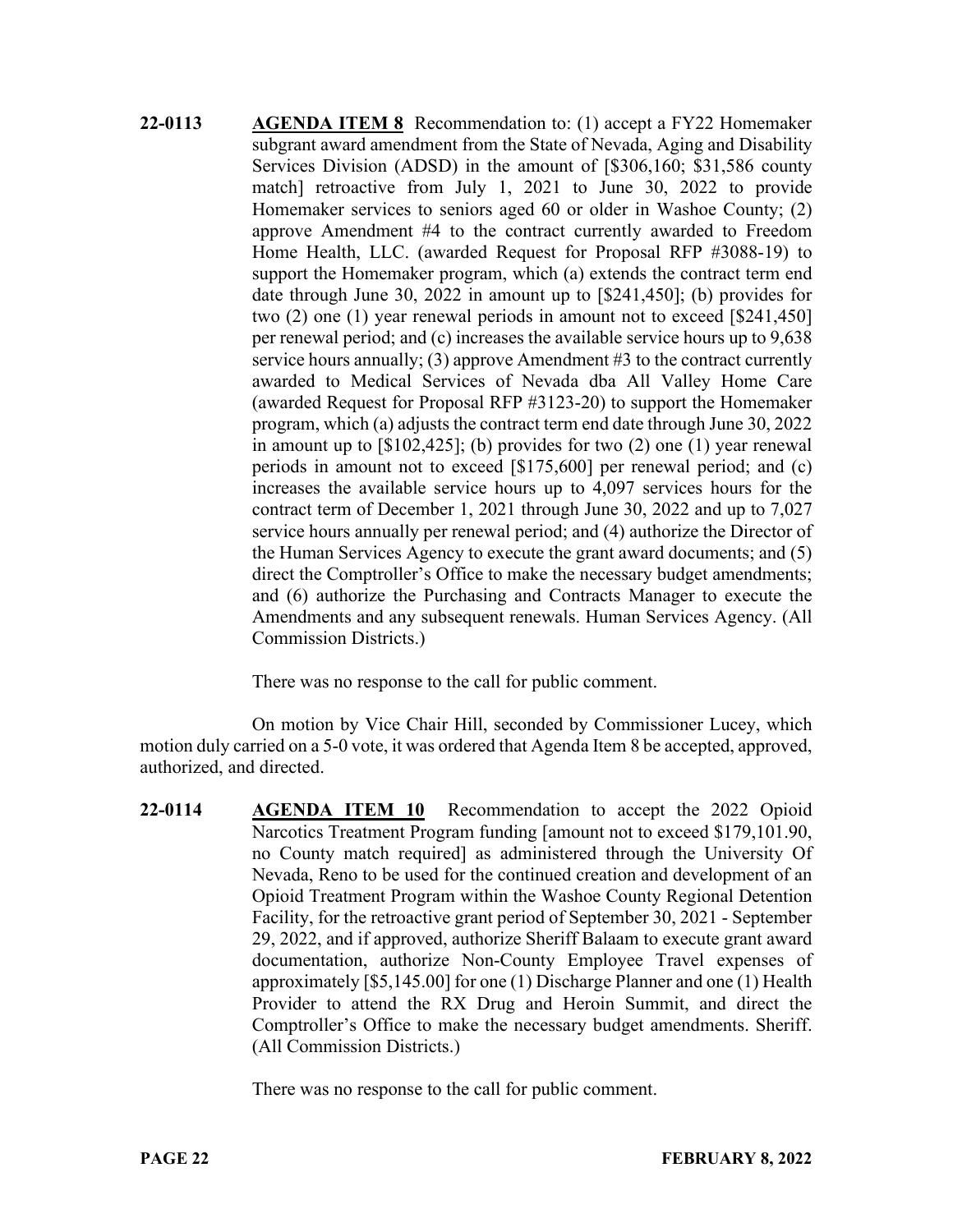On motion by Vice Chair Hill, seconded by Commissioner Lucey, which motion duly carried on a 5-0 vote, it was ordered that Agenda Item 10 be accepted, approved, authorized, and directed.

**22-0115 AGENDA ITEM 11** Recommendation to Award Request for Proposal (RFP) No. 3166-22 for Sample Ballot Mailing Services for the 2022 elections to the lowest responsive and responsible bidder, Metro Mailing Service Inc., in the amount of [\$500,000], and if approved, authorize the Purchasing and Contracts Manager to execute the contract. Registrar of Voters. (All Commission Districts.)

Commissioner Herman thought when something was sent out to bid, all the bids were provided with the staff report. Chair Hartung stated only one proposal was received.

There was no response to the call for public comment.

On motion by Vice Chair Hill, seconded by Commissioner Lucey, which motion duly carried on a 5-0 vote, it was ordered that Agenda Item 11 be awarded, approved, and authorized.

**22-0116 AGENDA ITEM 9** Introduction and first reading of an ordinance to amend Washoe County Code section 25.600 to impose a fee to be charged and collected when a passenger car is shared through a peer-to-peer car sharing program, as authorized by NRS 244A.810; and set the second reading and public hearing for possible adoption on February 22, 2022, to become effective April 1, 2022. Manager's Office. (All Commission Districts.)

County Manager Eric Brown read the title and Janis Galassini, County Clerk, provided Bill No. 1872.

Commissioner Jung asserted the tourism tax should not be charged to local citizens for this program or for car rentals and wanted car rental agencies to be reminded of this. Government Affairs Liaison Jamie Rodriguez stated she would investigate that, saying it was collected by the Department of Taxation and would need to be clarified with them.

Chair Hartung wondered how the tax worked and was collected for Uber. Ms. Rodriguez clarified this was not Uber but more like AirBnB for cars, where the renter was handed the car keys, and it was not driven by the owner of the car. She stated the ordinance allowed 2 percent to be charged as it would for a car rental, and she would bring the information about locals being exempt from the tax back to the Board before the second reading.

There was no response to the call for public comment.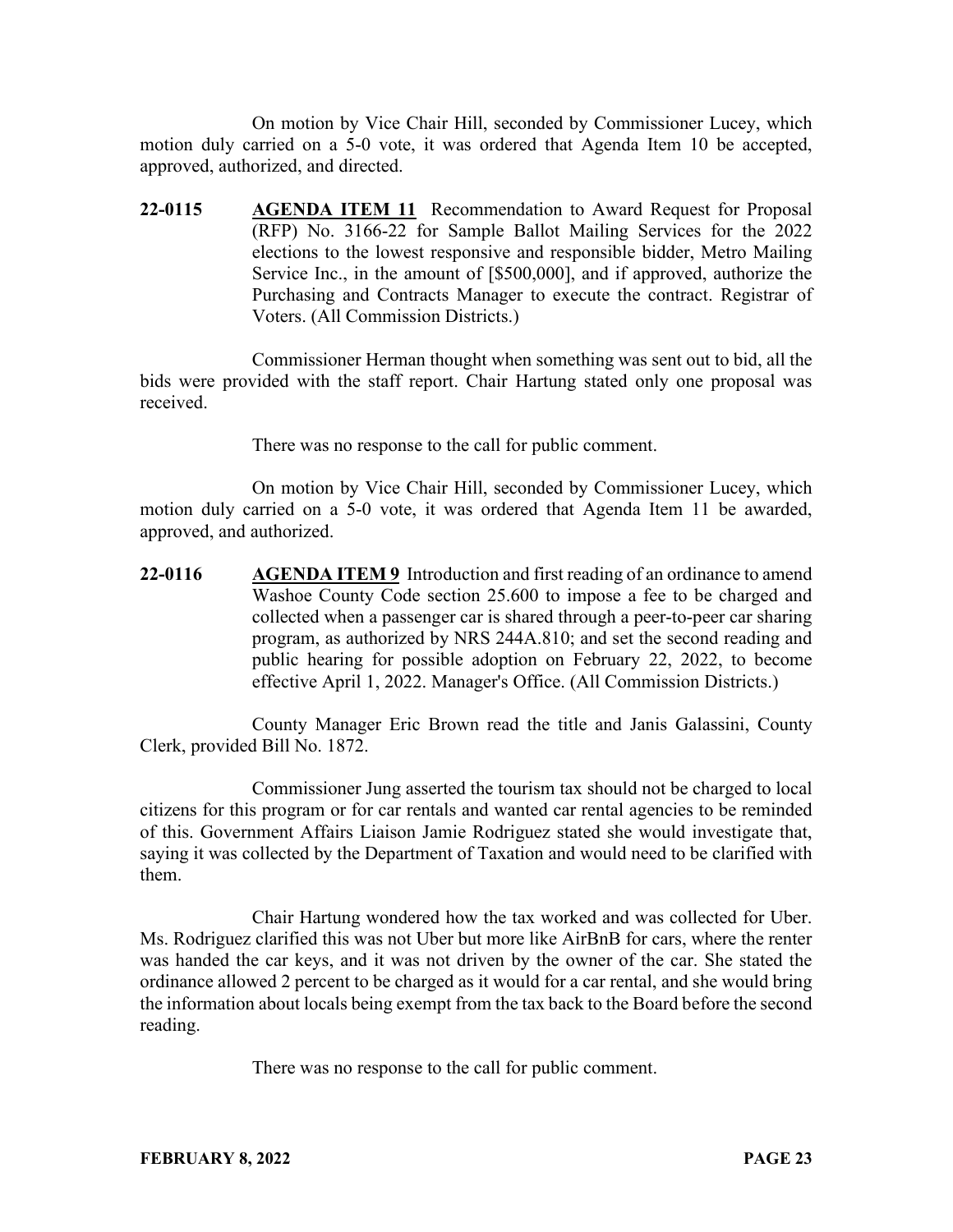Bill No. 1872 was introduced by Commissioner Lucey, and legal notice for final action of adoption was directed.

**22-0117 AGENDA ITEM 12** Public hearing and possible adoption of an ordinance amending Washoe County Code Chapter 45 relating to the Washoe County Human Services Agency and Washoe County Sheriff's Office by removing and amending provisions relating to the work permit and background requirements for child-care employees to align with Federal and State background check requirements. Human Services Agency. (All Commission Districts.)

The Chair opened the public hearing by calling on anyone wishing to speak for or against adoption of said ordinance. There being no response, the hearing was closed.

Janis Galassini, County Clerk, read the title for Ordinance No. 1680, Bill No. 1870.

Commissioner Lucey asked about permitting people in the County and wanted to know more about background checks and who would conduct them. Division Director of Child Protective Services Cara Paoli stated the Department of Public and Behavioral Health would conduct the background checks going forward and people would no longer be required to obtain work cards. She hoped this would expedite the process and be less expensive for individuals who wanted to become childcare providers.

Vice Chair Hill wanted to see how the County could support additional childcare workers in the community.

There was no response to the call for public comment.

On motion by Vice Chair Hill, seconded by Commissioner Jung, which motion duly carried on a 5-0 vote, it was ordered that Ordinance No. 1680, Bill No. 1870, be adopted, approved, and published in accordance with NRS 244.100.

**22-0118 AGENDA ITEM 13** Public Hearing and possible adoption of an Ordinance amending Chapter 5 of the Washoe County Code relating to County Commissioner Election Districts by establishing five County Commissioner Election Districts in accordance with the 2020 federal decennial census and NRS 244.014 and 244.018 that are as equal in population as practicable, and providing other matters necessarily connected therewith and pertaining thereto. Manager's Office. (All Commission Districts.)

The Chair opened the public hearing by calling on anyone wishing to speak for or against adoption of said ordinance. There being no response, the hearing was closed.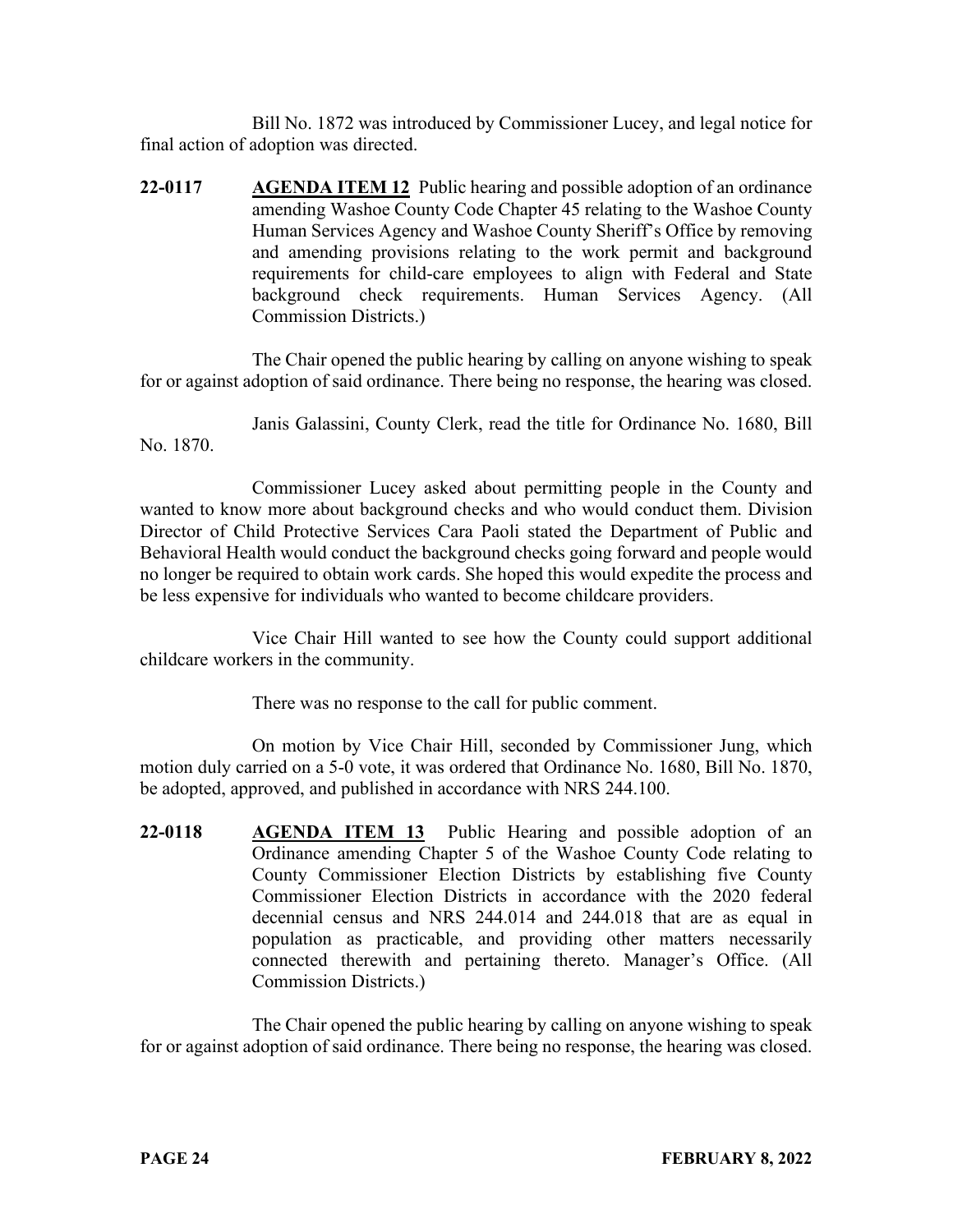Janis Galassini, County Clerk, read the title for Ordinance No. 1681, Bill

No. 1869.

Commissioner Herman expressed disappointment about the lack of map details to show the district lines.

Commissioner Lucey thanked staff for the hard work on this project.

There was no response to the call for public comment.

On motion by Commissioner Lucey, seconded by Commissioner Jung, which motion duly carried on a 4-1 vote, with Commissioner Herman voting no, it was ordered that Ordinance No. 1681, Bill No. 1869, be adopted, approved, and published in accordance with NRS 244.100.

**22-0119 AGENDA ITEM 14** Public Hearing: Second reading and possible adoption of an ordinance to amend Washoe County Code section 5.465 to abolish the office of constable in Incline Village - Crystal Bay, based on a determination that the office is no longer necessary in accordance with NRS 258.010; for possible adoption to become effective January 2, 2023. Manager's Office. (Commission District 1.)

The Chair opened the public hearing by calling on anyone wishing to speak for or against adoption of said ordinance. There being no response, the hearing was closed.

Janis Galassini, County Clerk, read the title for Ordinance No. 1682, Bill No. 1871.

Commissioner Lucey stated this was an issue the Board had been addressing for a long time, noting it would not be effective until January of 2023. He assured the residents there would be no loss in service in the Incline Village area. The Sheriff's Office planned for one Bailiff and additional staff in the court to provide services and when the court was not in session the deputies would perform law enforcement services. He noted there would be joint services with the Department of Alternative Sentencing, saying Chief Justin Roper and Captain Corey Solferino would conduct drug and alcohol testing, and continue to perform home and work checks for individuals being monitored by the judicial system. He believed the level of service would increase and be enhanced by this change.

Chair Hartung thought the deputies assigned to the court would be on the street providing services when the court was not in session. Commissioner Lucey confirmed that was correct.

Vice Chair Hill indicated she would not be voting for this item due to the community not being involved in the discussions and they felt they were going to lose services. She wanted to see more details and did not see transparency in the budget. She believed misinformation was communicated to the community.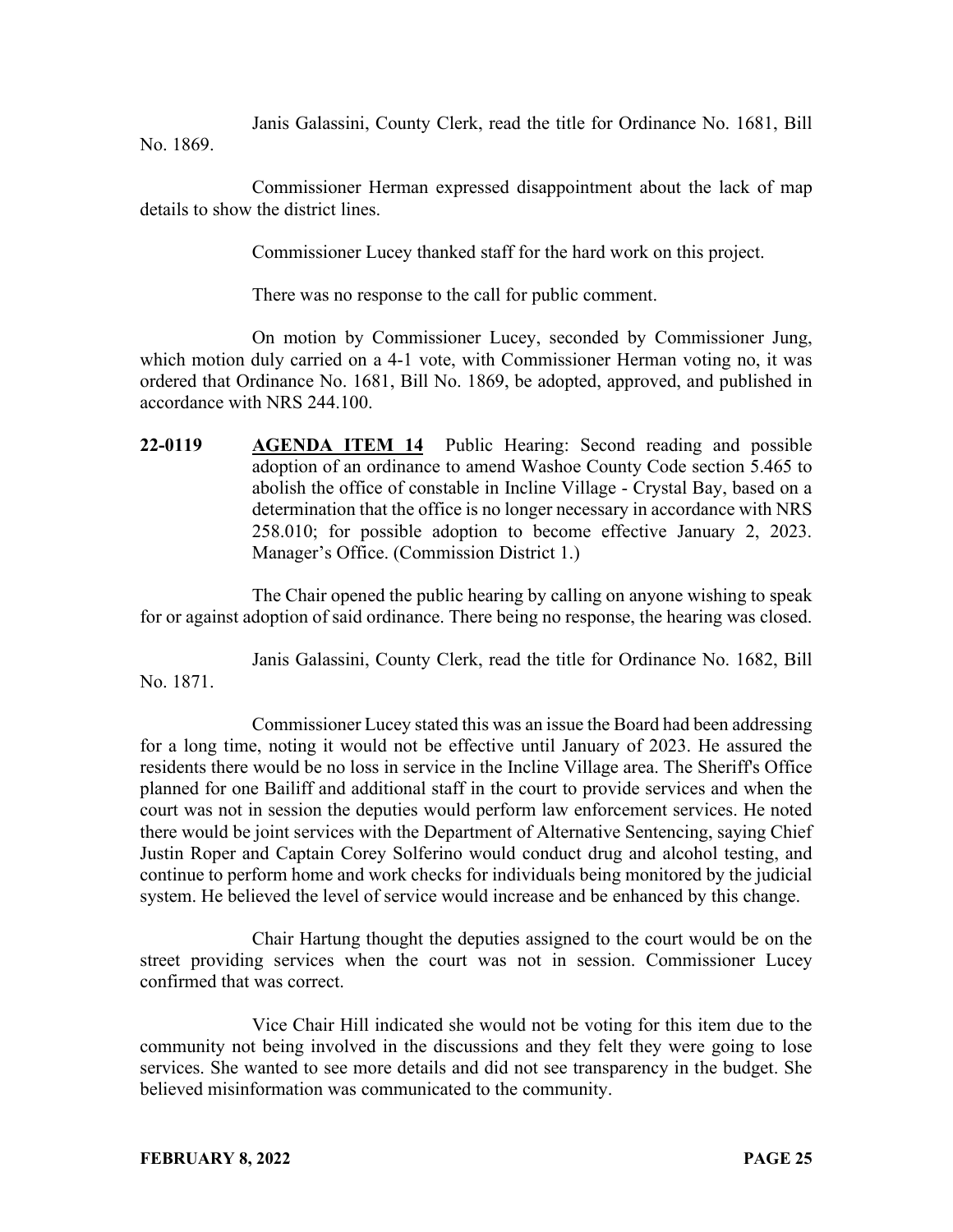Commissioner Herman stated she would not be voting for this item either and did not believe the Incline Village residents understood the changes. She stated the feedback she received was not in support of this item.

On the call for public comment, Judge Alan Tiras thanked the Board for the opportunity to speak about this item. He had attempted to provide information to correct inaccuracies in the staff report, the Sheriff Captain's report, and statements made by this Board, but had not been provided the opportunity to speak other than as a member of the public. He said he had previously stated a strong objection to this item. He expressed frustration about what the Constable, Incline Village Justice Court, and the community were experiencing. He asserted stakeholders had not been allowed to be included in conversations about the change. He noted information about this item was placed on an agenda without advance warning to stakeholders or even the Board member of the affected district, while later hearing the matter had been under consideration for some time. He stated once conversations were held with the community and stakeholders, if the County determined the lack of need for the Constable's Office, then so be it, but he thought those conversations needed to occur first. He asserted the lack of communication was the reason the public had distrust in government. He stated costs would increase and believed a reduction in services would occur.

### Mr. Gary Schmidt was not present when called to speak.

Ms. Joannah Schumacher stated she did not live in Incline Village but thought people should be involved in conversations about changes. She asserted the Constable's position was required and was unsure whether services would be better with the proposed change. She thought forcing people to drive to Reno to obtain services that were currently available in Incline Village could be a problem. She agreed with Vice Chair Hill and Commissioner Herman and thought the County needed to be better stewards in the community and listen to the constituents. She wanted public hearings to occur in the evening so people could attend.

Chair Hartung asked whether a time would occur that Washoe County would not provide a Bailiff for a Judge. Captain Solferino stated that would not happen, noting the budget would transfer to the Sheriff's Office for a Deputy Sheriff Bailiff assigned to the court, which would imbed the Sheriff's Office into the court and allow other resources to be utilized there. He noted they were already performing these duties at the Reno Justice Court. He stated he and Chief Roper had discussed what the partnership would look like related to drug and alcohol testing to ensure they continued to occur in Incline Village, as there were potentially 30 active probationers during the summer months that could require those services. He was confident the Sheriff's Office could handle all the duties and there would be no drop-off in service.

Chair Hartung asked whether the court was being eliminated. Ms. Rodriguez indicated only the Constable position was being eliminated.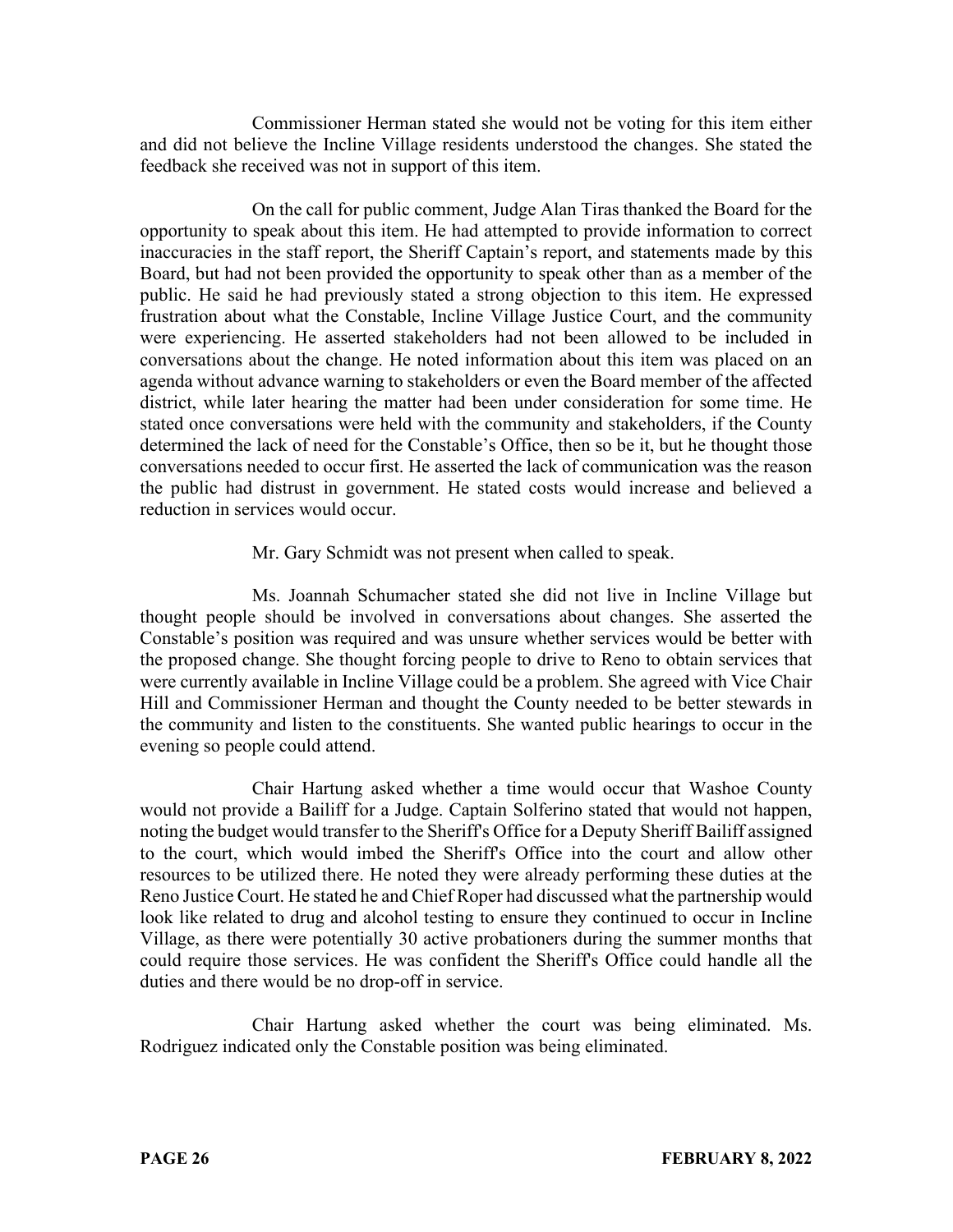On motion by Commissioner Lucey, seconded by Chair Hartung, which motion duly carried on a 3-2 vote with Commissioner Herman and Vice Chair Hill voting no, it was ordered that Ordinance No. 1682, Bill No. 1871, be adopted, approved, and published in accordance with NRS 244.100.

### **22-0120 AGENDA ITEM 15** Public Comment.

Mr. Nicholas St. Jon was not present when called but had provided a document, copies of which were placed on file with the Clerk.

Ms. Cindy Martinez thanked the Board for listening to the concerns of everyone in attendance. She said the people had been following the issue of election integrity since the Legislature passed Assembly Bill (AB) 321, and they had brought this to the attention of the Board last spring. She noted that Commissioner Lucey had directed the County Manager to make room for volunteers to help clean out the voter rolls but she did not believe it would occur. She opined the Board's actions did not match its words and thought it should be held to a higher standard.

Ms. Diane Wagner Robak was not present when called to speak.

Ms. Kathy Banson was not present when called to speak.

Mr. Bill Neill was not present when called to speak.

Mr. Roger Edwards said he was very serious about the issues of voter integrity he mentioned earlier but wanted to address problems in Golden Valley. He stated he was a resident for 24 years and was one of the original crafters of the water recharge program in Golden Valley in the 1990s. He said it was shut down in 2016 because it was working too well and was flooding neighbors below. He expressed frustration that people were still being charged approximately \$22 per month, requesting the charges to stop and the issues to be resolved.

Ms. Joannah Schumacher said it was important that each member of the Board be allowed to place at least one item on every agenda. She stated that constituents in one district were very different from the constituents in another district. She opined that silencing a member of the Board was silencing their constituents. She voiced concern that she should be able to address her grievances with her commissioner about an item on the agenda during a meeting.

Ms. Stacey Piro said she was a long-time resident of Sparks and Washoe County, and a retired County employee. She shared that as an employee she and others used the saying "keep it simple stupid," and she believed that was how elections should be conducted. She said she should be able to go to the precinct, show her identification, receive a ballot, vote, hand it back in, and by the end of the day she may or may not have results. She said people knew what day election day was, and they could take the time off to go vote. She believed things had become too complicated and it was time to start over.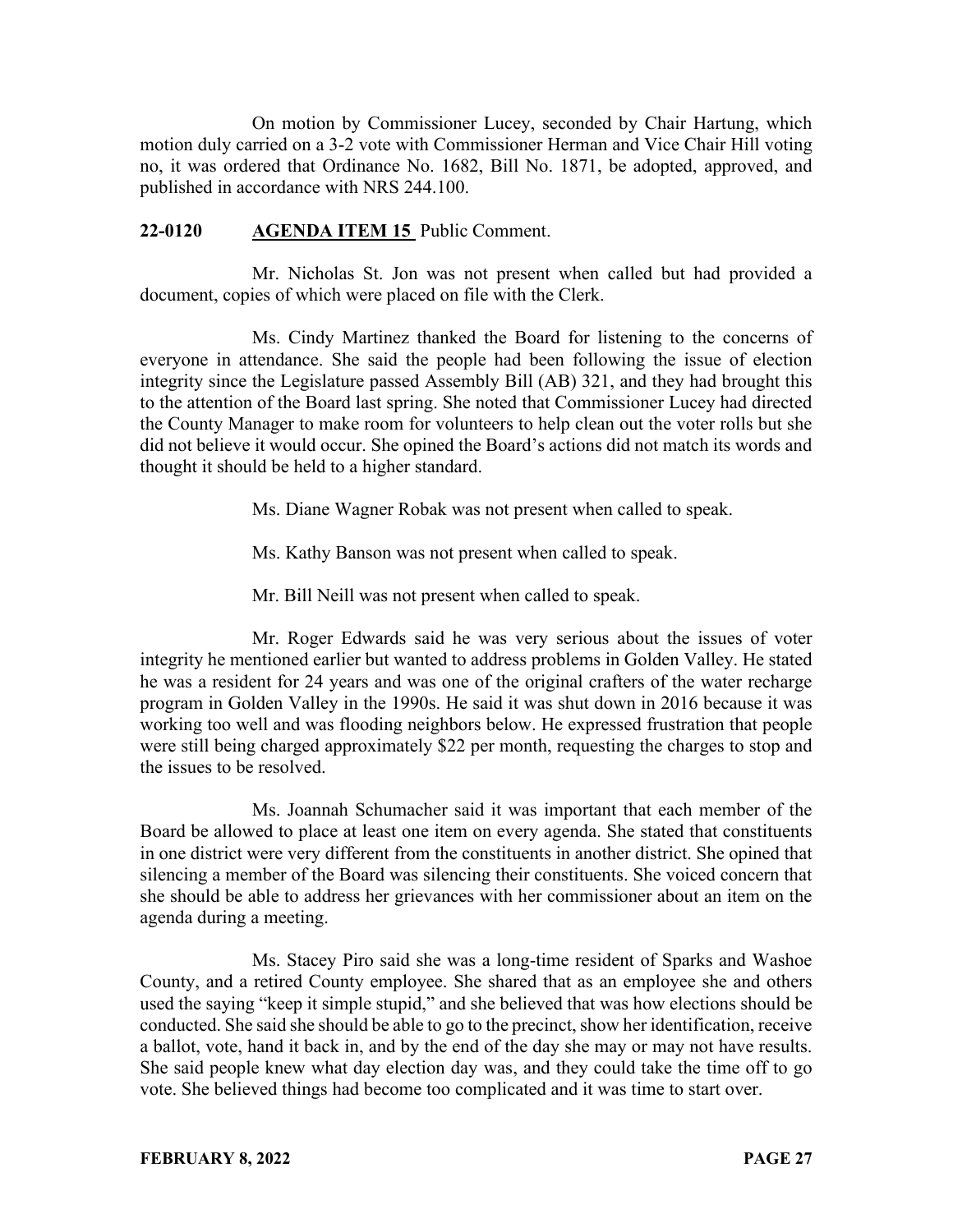Ms. Katherine Snedigar expressed frustration about the Board eliminating the Palomino Valley Fire Department. She voiced concern that Truckee Meadows Water Authority wanted to come in and replace the water in the aquifer with lower quality water. She believed that residents of Palomino Valley were paying for services through their taxes but were not receiving them. She thought the Board did not listen to the citizens or represent their best interests.

Ms. Tracey Hilton Thomas referenced Romans 1:18-32 from the Bible. She stated the Bible was one of the greatest sources of wisdom and hope. She said when people denied God's existence and dishonored him there were consequences. She noted that God alone was worthy of loyalty and worship. She provided documents, copies of which were placed on file with the Clerk.

Ms. Penny Brock discussed AB 321 and noted that she and others had attended the Secretary of State's election proposals and submitted a Freedom of Information Act (FOIA) request to obtain copies of communications from outside organizations. She stated they found communications from leftist groups out of Washington, D.C., and Illinois. She noted they had not yet submitted a FOIA request to the 2021 Legislature but believed they would find the same type of information. She named several organizations that she was concerned about: Center for Technology and Civic Life, All Voting is Legal, Democracy Fund, and At Home. She believed that AB 321 did not come from the people of Nevada.

Ms. Janet Butcher expressed disappointment about the vote to eliminate the Constable in Incline Village. She said one size did not fit all and thought if something was not broken it did not need to be fixed. She asked about the lack of date and time stamps at the voting locations on the day of the election. She indicated she was at Spanish Springs High School and there was no date stamp. She expressed frustration that she had to have something notarized that afternoon and there was no notary in the building. She reiterated that National Donor Day was coming up the following week, and she hoped individuals who were not vaccinated would not be denied transplants.

Ms. Melanie Sutton said when she listened to Agenda Item 14, she received many phone calls from concerned citizens. She voiced her frustrations about mask mandates. She urged the Board to put Mr. Beadles' resolution on an agenda.

Mr. Mark Sutton thanked Commissioner Herman for everything she had done for the people of North Valleys. He stated people did not believe there was voter integrity in the 2020 election and urged the Board to clean up the voter rolls and ensure the integrity of elections.

### **22-0121 AGENDA ITEM 16** Announcements/Reports.

Commissioner Lucey reminded the community that a forum would be held in the Hidden Valley/Damonte Ranch area on February 10 related to wild horse issues